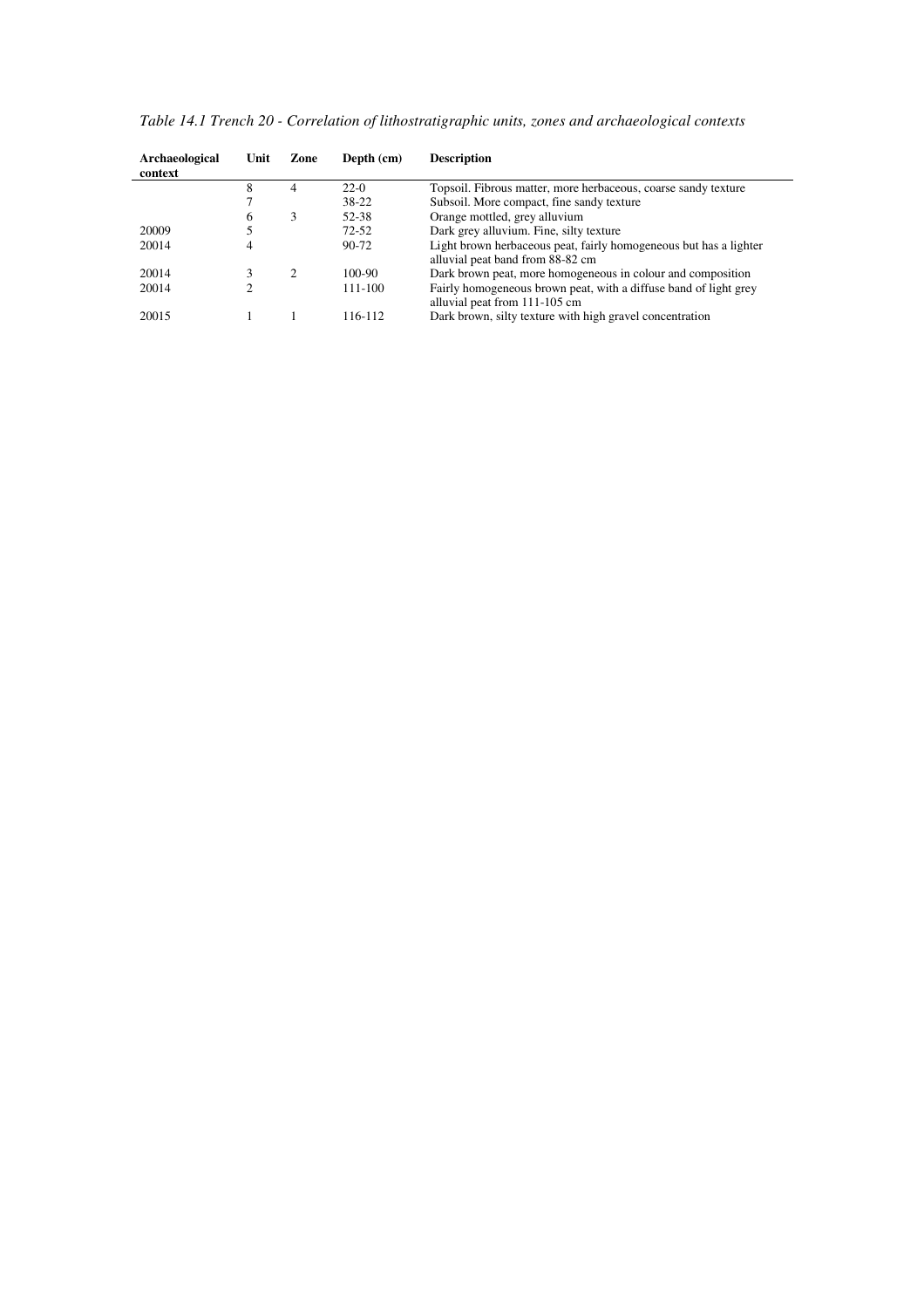| Habitat            | Family                     |                            | 74-76        | 78-80        | 82-84        | 86-88        | 90-92        | 94-96          |                |                  | 98-100 102-104 106-108 110-112 114-116 |                |              |
|--------------------|----------------------------|----------------------------|--------------|--------------|--------------|--------------|--------------|----------------|----------------|------------------|----------------------------------------|----------------|--------------|
| Tree               | Salicaceae                 | Salix (bud)                |              |              |              |              |              |                |                |                  |                                        |                | $\mathbf{1}$ |
| Scrub              | Rosaceae                   | Rubus fruticosus           |              |              |              |              |              |                |                |                  |                                        |                | 1            |
|                    | Grassland Caryophyllaceae  | Lychnis flos-cuculi        |              |              | $\mathbf{1}$ | 2            | 4            | 11             |                | $\cdot$          | $\overline{2}$                         | 1              | 5            |
| Grassland Labiatae |                            | Labiatae                   |              |              |              |              | $\mathbf{1}$ |                |                |                  |                                        |                |              |
| Grassland Labiatae |                            | Ajuga reptans              |              |              |              |              |              |                |                | $\mathbf{1}$     |                                        |                |              |
|                    | Grassland Cucurbitaceae    | Daucus carota              |              |              |              |              |              |                |                |                  | -1                                     |                |              |
| Grassland Rosaceae |                            | Filipendula spp.           |              |              |              |              |              |                |                |                  | 1                                      |                |              |
| Grassland Rosaceae |                            | Filipendula ulmaria        |              |              |              |              |              | $\overline{c}$ | $\mathbf{1}$   | $\mathfrak{2}$   |                                        |                | 3            |
|                    | Grassland Rubiaceae        | Galium spp.                |              |              | $\mathbf{1}$ |              |              |                |                |                  |                                        |                | 2            |
|                    | Grassland Gramineae        | Glyceria spp.              |              |              |              |              |              |                |                | 1                |                                        |                |              |
|                    | Grassland Gramineae        | Gramineae spp              |              |              | $\mathbf{1}$ |              |              |                |                |                  |                                        |                |              |
|                    | Grassland Hypericaceae     | Hypericum sp.              | 2            |              |              |              |              |                |                |                  |                                        |                | 3            |
|                    | Grassland Compositae       | Leucanthemum<br>vulgare    |              |              |              |              |              |                | $\mathbf{1}$   |                  |                                        | 1              | 1            |
| Grassland Linaceae |                            | Linum cartharticum         |              |              |              | 1            | 1            | 4              | 2              |                  | 3                                      |                | 1            |
|                    | Grassland Boraginaceae     | Myosotis spp.              |              |              |              |              | 3            | 3              | $\overline{c}$ |                  |                                        |                | 1            |
|                    | Grassland Rosaceae         | Potentilla anserina        | $\mathbf{1}$ |              |              |              |              |                |                |                  | 1                                      |                |              |
|                    | Grassland Rosaceae         | Potentilla cf. reptans     |              |              |              | 1            |              |                |                |                  | 1                                      |                |              |
| Grassland Labiatae |                            | Prunella vulgaris          |              |              | 2            |              |              |                |                |                  | 5                                      | $\overline{c}$ | $\mathbf{1}$ |
|                    | Grassland Scrophulariaceae | Rhinanthus spp.            |              |              |              |              | $\mathbf{1}$ | $\mathbf{1}$   |                | $\mathbf{1}$     | $\mathbf{1}$                           |                |              |
|                    | Grassland Ranunculaceae    | Thalictrum flavum          |              |              |              |              |              |                | $\mathbf{1}$   |                  |                                        |                |              |
| Pasture            | Ranunculaceae              | Ranunculus cf. acris       |              | 1            | $\mathbf{1}$ | $\mathbf{1}$ | $\mathbf{1}$ |                | $\overline{c}$ | $\mathbf{1}$     | 6                                      |                | 5            |
| Pasture            | Ranunculaceae              | Ranunculus cf.<br>bulbosus |              |              |              |              |              |                |                | $\mathbf{1}$     | $\mathbf{1}$                           |                |              |
| Pasture            | Ranunculaceae              | Ranunculus cf.<br>repens   |              |              |              | $\mathbf{1}$ |              | $\mathbf{1}$   |                |                  | 1                                      | $\mathbf{1}$   |              |
| Pasture            | Ranunculaceae              | Ranunculus spp.            | $\mathbf{1}$ |              |              |              |              |                |                |                  |                                        |                |              |
| Pasture            | Polygonaceae               | Rumex<br>conglomeratus     |              | $\mathbf{1}$ | $\mathbf{1}$ | 3            | $\mathbf{1}$ | $\mathbf{1}$   | $\mathbf{1}$   |                  | 2                                      | 3              |              |
| Pasture            | Polygonaceae               | Rumex spp.                 |              |              | $\mathbf{1}$ | 3            | 5            | 3              | 1              | 2                | 2                                      |                |              |
|                    | Disturbed Plantaginaceae   | Plantago major             |              |              |              |              |              |                |                |                  | $\mathbf{1}$                           |                |              |
|                    | Disturbed Chenopodiaceae   | Atriplex spp.              |              | 1            |              |              |              |                |                |                  | 3                                      | $\mathbf{1}$   | $\mathbf{1}$ |
|                    | Disturbed Compositae       | Carduus/Cirsium<br>spp.    |              |              |              |              | $\mathbf{1}$ |                |                |                  |                                        |                |              |
|                    | Disturbed Caryophyllaceae  | Cerastium cf.<br>fontanum  |              |              |              |              | $\mathbf{1}$ | $\mathbf{1}$   | L,             | $\boldsymbol{2}$ | $\mathbf{1}$                           | $\mathbf{1}$   | 3            |
|                    | Disturbed Caryophyllaceae  | Cerastium spp.             |              |              | $\mathbf{2}$ |              |              |                |                |                  |                                        |                |              |
|                    | Disturbed Polygonaceae     | Polygonum aviculare        |              |              |              |              |              |                | $\mathbf{1}$   |                  |                                        |                | $\mathbf{1}$ |
|                    | Disturbed Compositae       | Sonchus asper              |              |              |              |              |              |                |                |                  | $\mathbf{1}$                           |                |              |
| /Marsh             | Grassland Umbelliferae     | Umbelliferae               |              | $\mathbf{1}$ |              |              |              |                |                |                  |                                        |                |              |
| Marsh              | Cyperaceae                 | Carex spp.                 |              | 3            | $\,8\,$      | 5            | $\sqrt{2}$   | $\overline{2}$ | $\mathbf{1}$   |                  | 4                                      | 3              | 5            |
| Marsh              | Cyperaceae                 | Eleocharis palustris       |              |              |              |              |              |                | $\mathbf{1}$   |                  | $\mathbf{1}$                           |                |              |
| Marsh              | Onagraceae                 | Epilobium spp.             |              |              |              | $\mathbf{1}$ |              | $\mathbf{2}$   | $\mathfrak{2}$ | 4                |                                        | $\mathbf{1}$   | $\mathbf{1}$ |
| Marsh              | Umbelliferae               | Hydrocotyle vulgaris       | $\mathbf{1}$ |              |              |              |              |                |                |                  |                                        |                |              |

## *Table 14.2: Waterlogged plant remains from Trench 20 - Species list*

*Sample depth (cm)*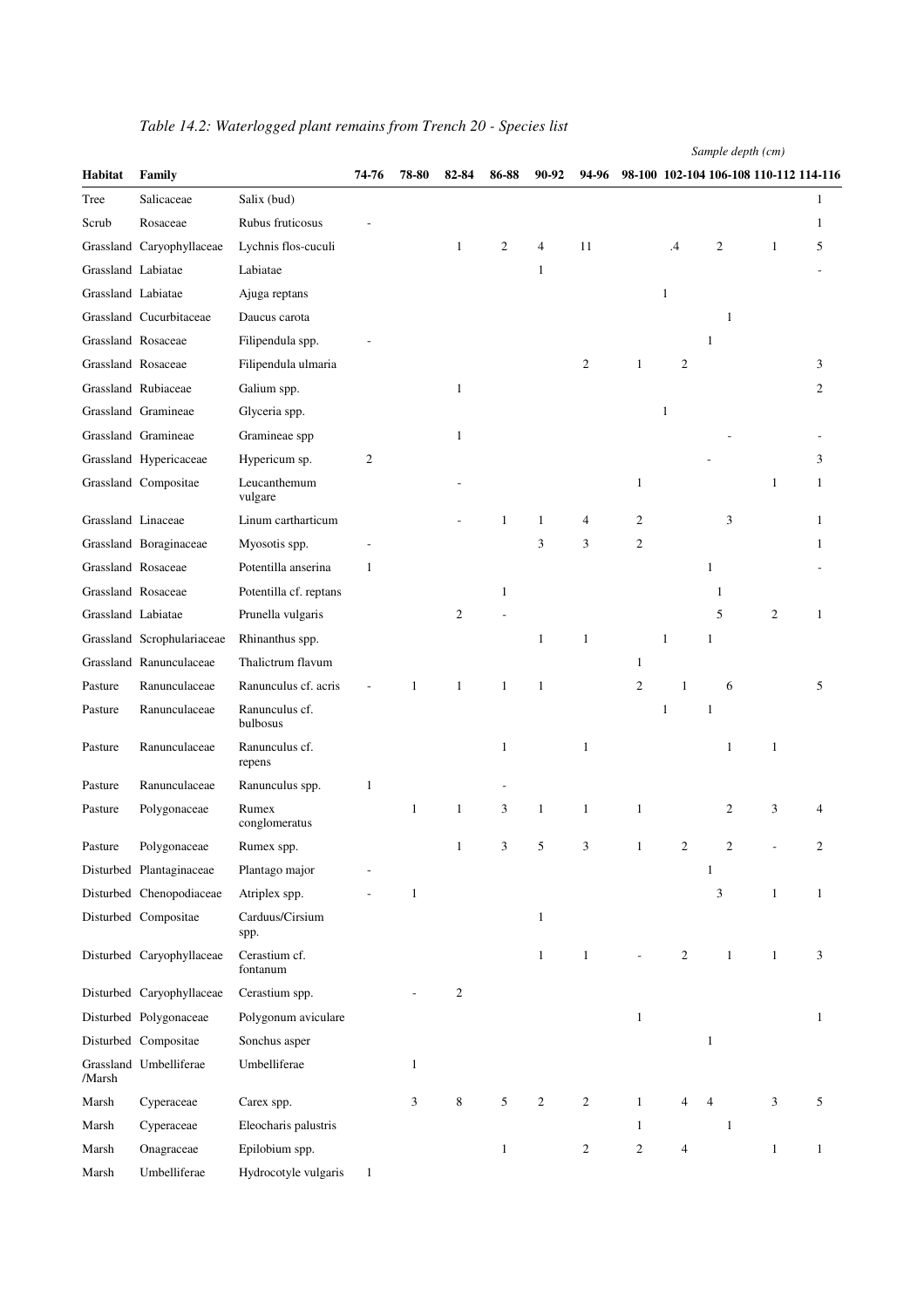| Marsh               | Juncaceae        | Juncus articulatus          |   |                | 1  |   |              |                |              |                |                |              | $\mathbf{1}$ |
|---------------------|------------------|-----------------------------|---|----------------|----|---|--------------|----------------|--------------|----------------|----------------|--------------|--------------|
| Marsh               | Juncaceae        | Juncus bufonius gp.         | 1 |                |    |   |              |                |              |                |                |              |              |
| Marsh               | Juncaceae        | Juncus effusus              | 1 | 1              |    |   |              |                |              |                |                |              | $\mathbf{1}$ |
| Marsh               | Labiatae         | Lycopus europaeus           |   |                |    |   | $\mathbf{1}$ |                | 1            |                |                | 3            | 3            |
| Marsh               | Priemulaceae     | Lysimachia vulgaris         |   |                |    |   |              |                |              | 1              |                |              |              |
| Marsh               | Lythraceae       | Lythrum salicaria           |   |                |    |   |              |                |              |                |                |              | 1            |
| Marsh               | Labiatae         | Mentha cf. Aquatica         | 9 | 35             | 21 | 3 |              | $\overline{c}$ | 5            | $\overline{7}$ | 2              | 3            | 11           |
| Marsh               | Umbelliferae     | Oenanthe spp.               |   |                |    |   |              |                |              |                | 1              |              |              |
| Marsh               | Cyperaceae       | Schoenoplectus<br>lacustris |   |                |    |   | 1            |                |              |                |                |              |              |
| Marsh               | Compositae       | Senecio cf. aquaticus       |   |                |    |   |              |                |              | $\mathfrak{2}$ |                |              |              |
| Marsh               | Labatiae         | Stachys spp.                |   |                |    |   | 1            |                |              | 3              |                |              |              |
| Marsh               | Valerianaceae    | Valeriana spp.              |   | $\overline{c}$ |    |   | $\mathbf{1}$ | $\mathbf{1}$   | $\mathbf{1}$ | $\overline{2}$ | $\overline{3}$ | $\mathbf{1}$ | 2            |
| Marsh               | Scrophulariaceae | Veronica beccabunga         |   |                |    |   |              |                |              |                |                |              |              |
| Emergent<br>Aquatic | Alismataceae     | Alisma plantago<br>aquatica |   |                |    |   |              |                | 1            |                | 1              |              | 1            |
| Aquatic             | Cruciferae       | Nasturtium cf.<br>aquatica  |   |                |    |   |              | 1              | 5            | 13             | 9              | 19           | 22           |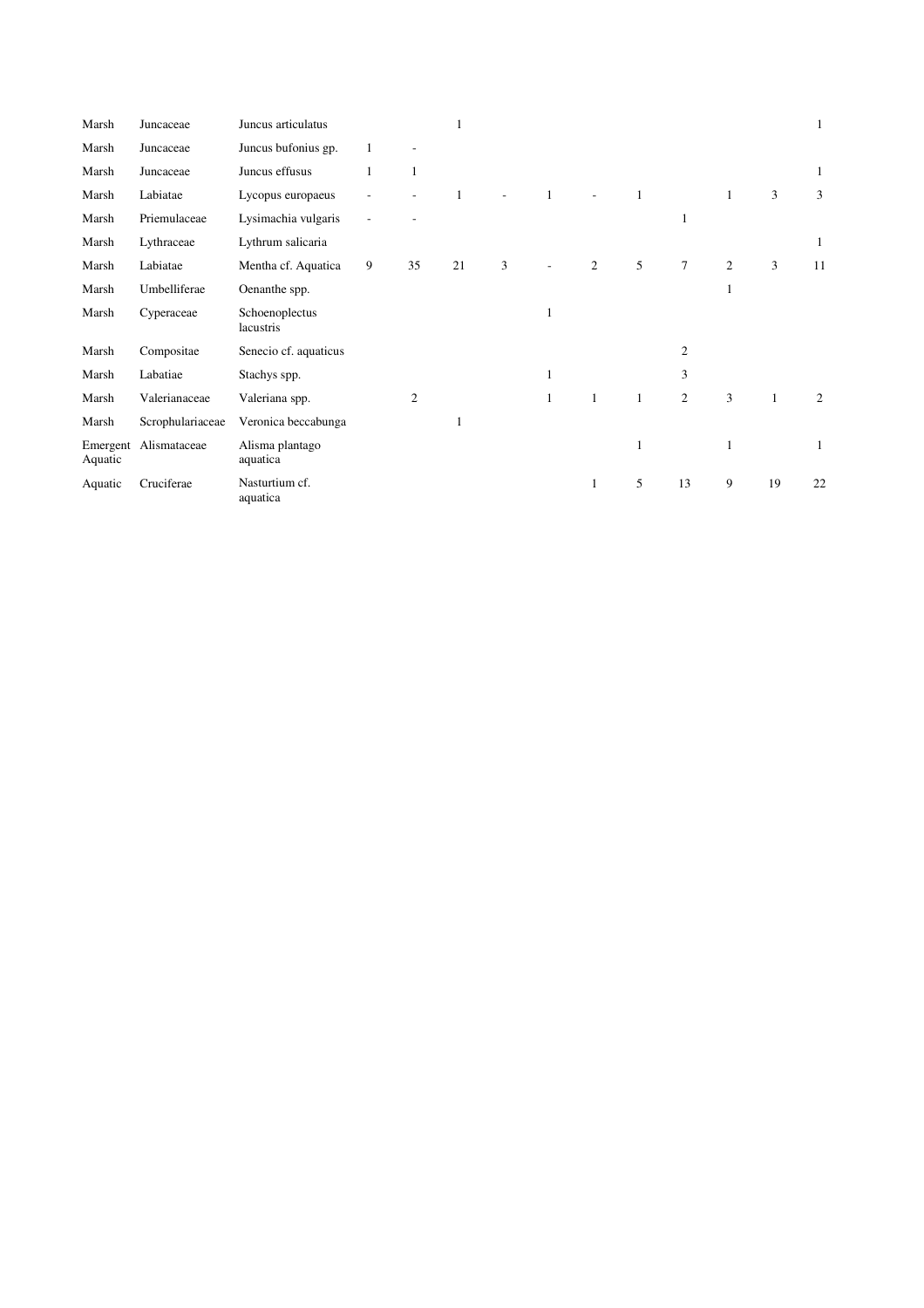|                          | 20cm*            | 40cm*          | 60cm                    | $\%$                | 80cm           | $\%$                | 100cm            | $\%$     | 116cm                   | $\%$     |
|--------------------------|------------------|----------------|-------------------------|---------------------|----------------|---------------------|------------------|----------|-------------------------|----------|
| <b>Trees</b>             |                  |                |                         |                     |                |                     |                  |          |                         |          |
| Quercus                  |                  | $\mathbf{1}$   | $\sqrt{2}$              | 0.66                | $\mathbf{1}$   | 0.24                | $\overline{c}$   | 0.47     | 6                       | 1.06     |
| Tilia                    |                  |                |                         | 0.00                |                | 0.00                | $\mathbf{1}$     | 0.24     | $\mathbf{1}$            | 0.18     |
| Fraxinus                 |                  |                |                         | 0.00                |                | 0.00                |                  | 0.00     | $\overline{c}$          | 0.35     |
| Alnus                    |                  | $\mathbf{1}$   | 22                      | 7.24                | 7              | 1.70                | 12               | 2.83     | 30                      | 5.31     |
|                          |                  |                |                         |                     |                |                     |                  |          |                         |          |
| <b>Shrubs</b>            |                  |                |                         | 0.00                |                | 0.00                |                  | 0.00     |                         | 0.00     |
| Corylus                  |                  | $\mathbf{1}$   | 11                      | 3.62                | 6              | 1.46                | 9                | 2.12     | 21                      | 3.72     |
| Salix                    |                  |                | $\boldsymbol{2}$        | 0.66                |                | 0.00                | $\mathbf{1}$     | 0.24     | 7                       | 1.24     |
| Crataegus t.             |                  |                | $\sqrt{2}$              | 0.66                | $\mathbf{1}$   | 0.24                |                  | 0.00     | 3                       | 0.53     |
| Rubus t.                 |                  |                | 3                       | 0.99                |                | 0.00                | $\boldsymbol{2}$ | 0.47     | 3                       | 0.53     |
|                          |                  |                |                         |                     |                |                     |                  |          |                         |          |
| Herbs                    |                  |                |                         | $0.00\,$            |                | 0.00                |                  | 0.00     |                         | 0.00     |
| Cereal t.                |                  |                | $\boldsymbol{2}$        | 0.66                |                | 0.00                | 5                | 1.18     | 3                       | 0.53     |
| Gramineae                |                  | $\overline{4}$ | 101                     | 33.22               | 124            | 30.10               | 211              | 49.76    | 258                     | 45.66    |
| Cyperaceae               |                  |                | 30                      | 9.87                | 82             | 19.90               | 22               | 5.19     | 47                      | 8.32     |
| Ranunculaceae            |                  |                | 15                      | 4.93                | 17             | 4.13                | 41               | 9.67     | 33                      | 5.84     |
| Chenopodiaceae           | $\overline{4}$   | $\mathfrak{2}$ | 3                       | 0.99                | 8              | 1.94                | $\mathbf{1}$     | 0.24     | 5                       | 0.88     |
| Caryophyllaceae          |                  |                | 14                      | 4.61                | 5              | 1.21                | 6                | 1.42     | 24                      | 4.25     |
| Filipendula              |                  |                | $\tau$                  | 2.30                | 14             | 3.40                | 8                | 1.89     | $\mathbf{1}$            | 0.18     |
| Plantago lanceolata      |                  |                | $\boldsymbol{2}$        | 0.66                | 10             | 2.43                | 6                | 1.42     | $\mathfrak{2}$          | 0.35     |
| Plantago major/media     |                  |                | 15                      | 4.93                | 5              | 1.21                | 11               | 2.59     | $\overline{4}$          | 0.71     |
| Rumex spp.               |                  |                | $\overline{4}$          | 1.32                | 14             | 3.40                | 23               | 5.42     | 12                      | 2.12     |
| Urtica                   |                  |                |                         | $0.00\,$            | $\overline{4}$ | 0.97                | $\mathbf{2}$     | 0.47     | $\overline{c}$          | 0.35     |
| Galium t.                |                  |                | $\mathbf{1}$            | 0.33                | $\mathbf{1}$   | 0.24                | $\mathfrak{2}$   | 0.47     |                         | 0.00     |
| Polygonum spp.           |                  |                | $\boldsymbol{2}$        | 0.66                | 14             | 3.40                | 6                | 1.42     | 8                       | 1.42     |
| Compositae Liguliflorae  | 15               | 22             | 44                      | 14.47               | 14             | 3.40                | 12               | 2.83     | 21                      | 3.72     |
| Compositae Tubuliflorae  | $\overline{c}$   | 3              | $\mathfrak{Z}$          | 0.99                | $\overline{4}$ | 0.97                | 5                | 1.18     | $\overline{4}$          | 0.71     |
| Cirsium/Carduus t.       | $\mathbf{1}$     | 3              | 5                       | 1.64                | $\overline{4}$ | 0.97                | 5                | 1.18     | 2                       | 0.35     |
| Umbelliferae             |                  |                | 3                       | 0.99                | 8              | 1.94                | 3                | 0.71     | 6                       | 1.06     |
| Cerastium t.             |                  |                | $\boldsymbol{2}$        | 0.66                |                | 0.00                | $\mathbf{1}$     | 0.24     | $\overline{4}$          | 0.71     |
| Mentha aquatica          |                  |                |                         | $0.00\,$            | 62             | 15.05               | 8                | 1.89     | 40                      | 7.08     |
| Rhiananthus              |                  |                | $\overline{c}$          | 0.66                | $\sqrt{2}$     | 0.49                | 3                | 0.71     |                         | $0.00\,$ |
| Prunella                 |                  |                | $\mathbf{2}$            | 0.66                |                | 0.00                | $\overline{2}$   | 0.47     | $\overline{4}$          | 0.71     |
| Linum catharticum        |                  |                | $\,1\,$                 | 0.33                |                | $0.00\,$            | $\sqrt{5}$       | 1.18     |                         | $0.00\,$ |
|                          |                  |                |                         |                     |                |                     |                  |          |                         |          |
| Spores                   |                  |                |                         | $0.00\,$            |                | $0.00\,$            |                  | $0.00\,$ |                         | $0.00\,$ |
| Polypodium               |                  |                |                         | $0.00\,$            |                | 0.00                | $\mathbf{1}$     | 0.24     | $\mathbf{1}$            | 0.18     |
| Filicales                |                  |                | $\mathfrak{Z}$          | 0.99                | $\overline{4}$ | 0.97                | $\sqrt{5}$       | 1.18     | $\tau$                  | 1.24     |
| Pteridium                |                  |                | $\mathbf{1}$            | 0.33                | $\mathbf{1}$   | 0.24                |                  | $0.00\,$ |                         | $0.00\,$ |
|                          |                  |                |                         |                     |                |                     |                  |          |                         |          |
| <b>Aquatics</b>          |                  |                |                         | $0.00\,$            |                | $0.00\,$            |                  | 0.00     |                         | $0.00\,$ |
| Alisma plantago-aquatica |                  |                |                         | $0.00\,$            |                | $0.00\,$            | $\mathfrak{Z}$   | 0.71     | $\overline{4}$          | 0.71     |
| n                        | $22\,$           | 37             | 304                     | 100.00              | 412            | 100.00              | 424              | 100.00   | 565                     | 100.00   |
|                          |                  |                |                         |                     |                |                     |                  |          |                         |          |
| <b>Trees</b>             | $\boldsymbol{0}$ | $\mathbf 2$    | 24                      | 7.89                | $\bf 8$        | 1.94                | 15               | 3.54     | 39                      | 6.90     |
| <b>Shrubs</b>            | $\bf{0}$         | $\mathbf{1}$   | ${\bf 18}$              | 5.92                | $\overline{7}$ | 1.70                | 12               | 2.83     | 34                      | 6.02     |
| <b>Herbs</b>             | 22               | 34             | 258                     | 84.87               | 392            | 95.15               | 388              | 91.51    | 480                     | 84.96    |
| <b>Spores</b>            | $\boldsymbol{0}$ | $\pmb{0}$      | $\overline{\mathbf{4}}$ | 1.32                | 5              | 1.21                | $\boldsymbol{6}$ | $1.42\,$ | 8                       | 1.42     |
| <b>Aquatics</b>          | $\bf{0}$         | $\pmb{0}$      | $\pmb{0}$               | $\boldsymbol{0.00}$ | $\pmb{0}$      | $\boldsymbol{0.00}$ | $\mathbf{3}$     | 0.71     | $\overline{\mathbf{4}}$ | 0.71     |

## *Table 14.3: Pollen from Roman Ditch, Trench 20*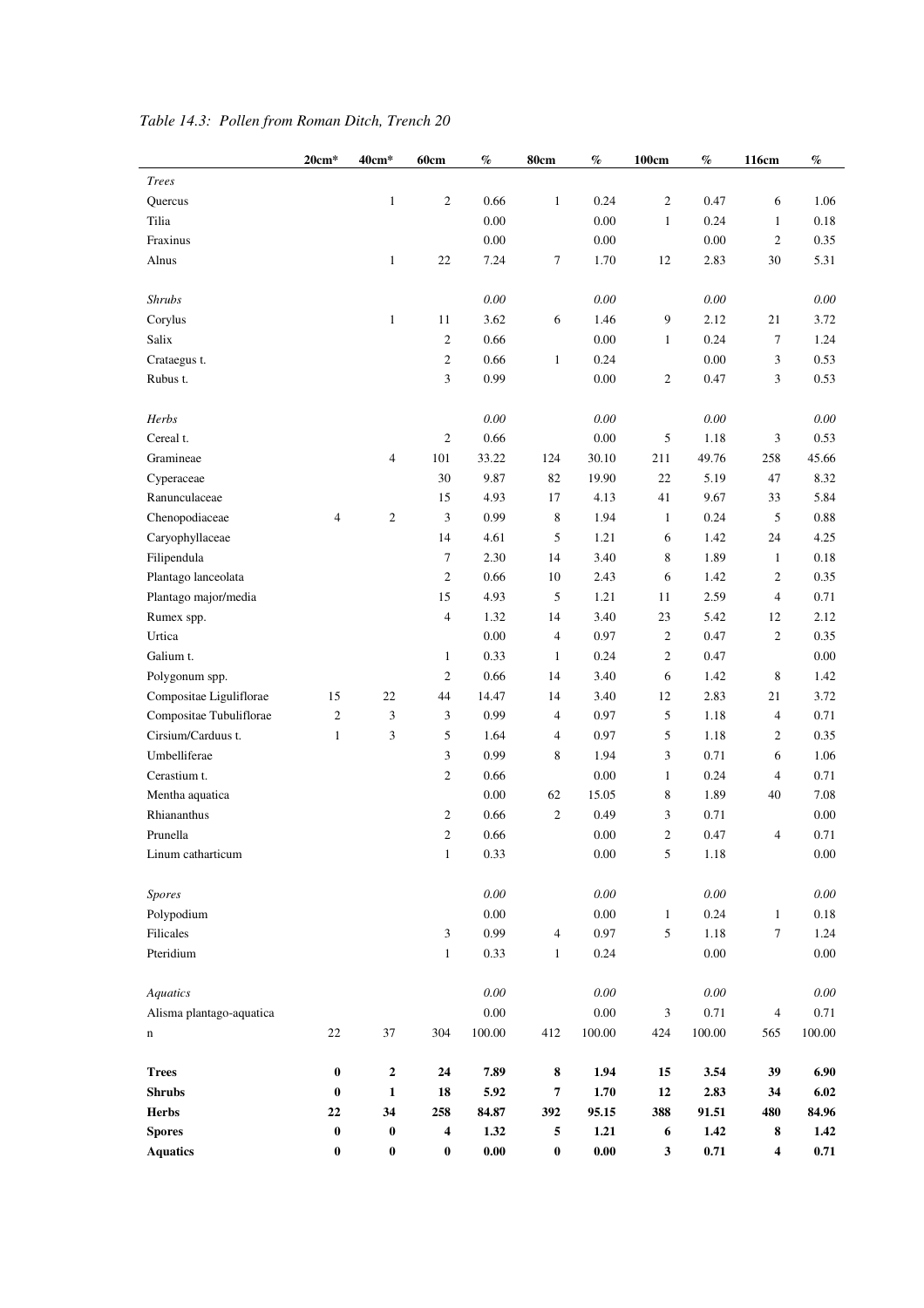*Table 14.4 Radiocarbon determinations for Trench 20 from Poznan laboratory* 

| Lab. No.  | Context                           | <b>Radiocarbon Age</b><br>(BP) | $\delta^{13}C$<br>(%o) | <b>Material</b>                                    | Context  | Calibrated date range<br>$(95.4\%$ Probability) |
|-----------|-----------------------------------|--------------------------------|------------------------|----------------------------------------------------|----------|-------------------------------------------------|
| Poz-12533 | Tr.20/20014<br>$(110-112)$<br>cm) | $1835 \pm 30$                  | $-26$                  | Waterlogged seeds<br>- terrestrial<br>macrofossils | Trackway | 80AD (95.4%) 250AD                              |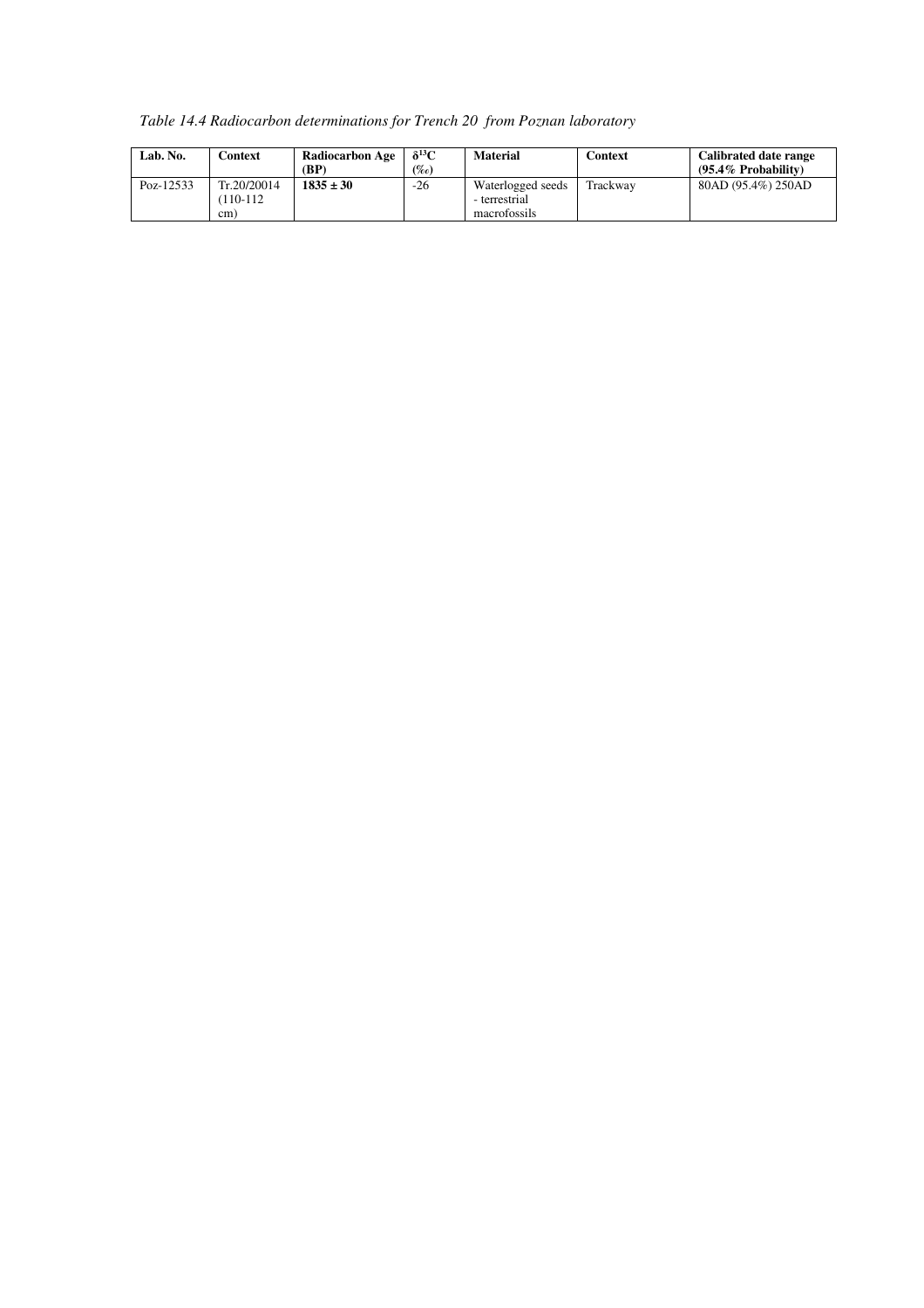## *Table 14.5: Summary quantification of key materials for each field walked*

| Material (No.)        | Field 1                        | Field 2                               | Field 3 | Field 4                        | Field 5               | Field 6                  | <b>Total</b> |
|-----------------------|--------------------------------|---------------------------------------|---------|--------------------------------|-----------------------|--------------------------|--------------|
| No. Collection units  | 1060                           | 415                                   | 525     | 273                            | 155                   | 112                      | 2540         |
| Flint                 | 91                             | 86                                    | 126     | 56                             | 66                    | 202                      | 629          |
| Prehistoric Pottery   | 66                             | $\overline{2}$                        | ٠       |                                | 12                    |                          | 82           |
| Roman Pottery         | 76                             | 28                                    | 71      | 72                             | 289                   | 10                       | 848          |
| Saxon Pottery         |                                |                                       |         |                                | 3                     |                          | 9            |
| Medieval pottery      | 207                            | 17                                    | 54      | 45                             | 50                    | 7                        | 380          |
| Post-medieval pottery | 723                            | 402                                   | 266     | 351                            | 121                   | 87                       | 1950         |
| Roman CBM             | 105 (inc. 2)                   | 2                                     | 5       | 6                              | 2                     | $\overline{\phantom{a}}$ | 118          |
|                       | tessera)                       |                                       |         |                                |                       |                          |              |
| Post Roman CBM        | 273                            | 247                                   | 964     | 673 (7<br>uncertain)           | 607 (3)<br>uncertain) | 113                      | 2871         |
| Worked stone          | 1 quern<br>fragment<br>(Roman) | 1 ?pottery<br>burnisher<br>(prehist.) |         | 1 quern<br>fragment<br>(Roman) |                       |                          |              |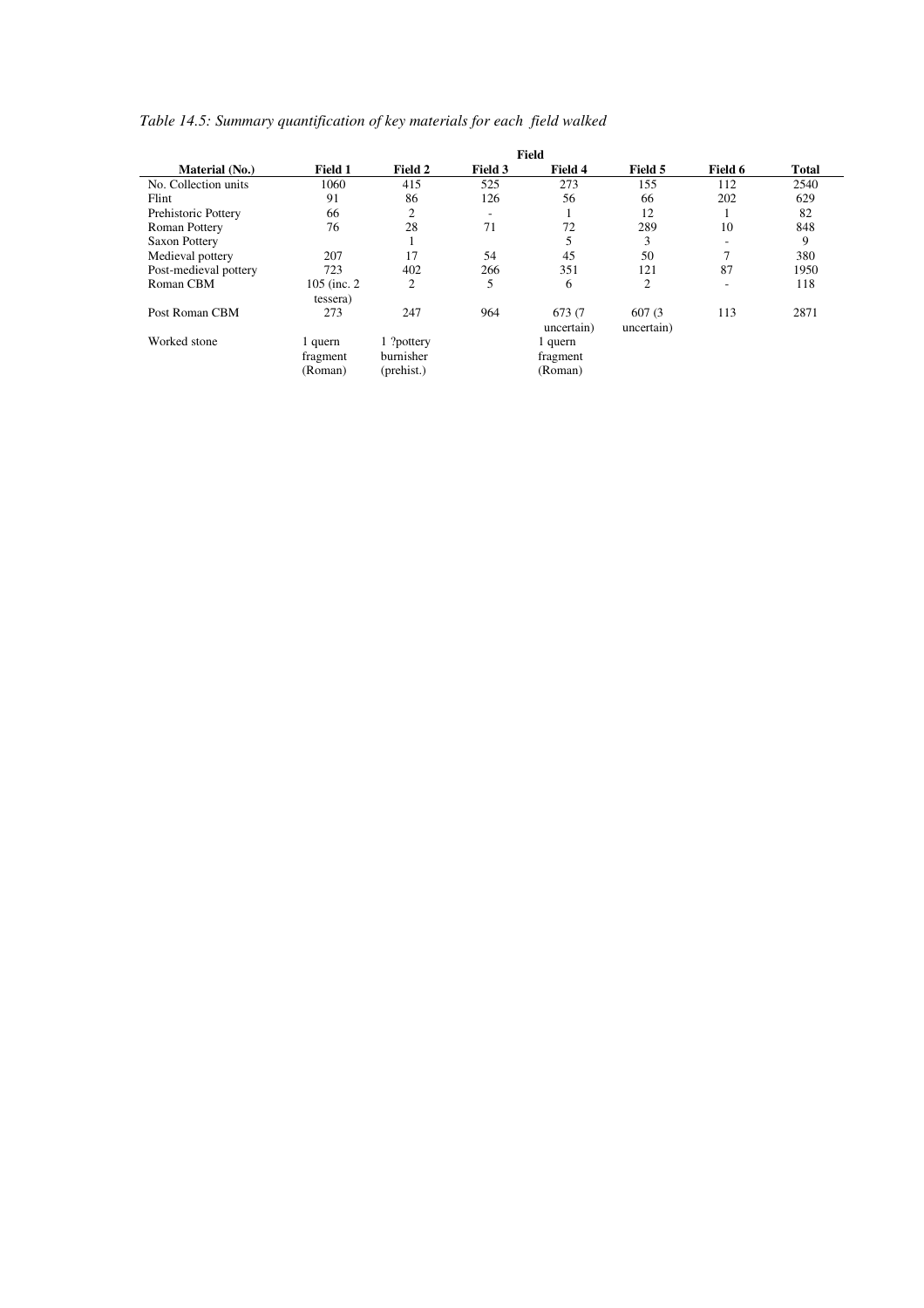|              | EBA   | <b>LBA</b> | <b>MBA</b><br><b>OR LBA</b> | <b>LBA OR</b><br>EIA | EIA   | <b>EIA OR</b><br><b>MIA</b> | MIA | IA       | <b>IND</b> | <b>Total</b> |
|--------------|-------|------------|-----------------------------|----------------------|-------|-----------------------------|-----|----------|------------|--------------|
| Field 1      |       | 4, $25 g$  | 2, 19g                      | 10,66g               | 9,80g | 39, 289 $g$                 |     | $1, 5$ g | 1, 1, g    | $66,485$ g   |
| Field 2      |       |            |                             |                      |       | $2, 19$ g                   |     |          |            | 2, 19g       |
| Field 4      | 1,25g |            |                             |                      |       |                             |     |          |            | 1,25g        |
| Field 5      |       |            |                             | $3, 12 \text{ g}$    | 1,6g  | $5, 30 \text{ g}$ 2, 17 g   |     | 1, 2g    |            | $12,67$ g    |
| Field 6      |       |            |                             | $1, 3$ g             |       |                             |     |          |            | $1, 3$ g     |
| <b>Total</b> |       |            |                             |                      |       |                             |     |          |            | 82,599       |

*Table 14.6: Table giving breakdown of prehistoric pottery by field and period* 

*Code: EBA; early Bronze Age, LBA; late Bronze Age, EIA; early Iron Age, MIA; middle Iron Age, IA; Iron Age, IND; indeterminate*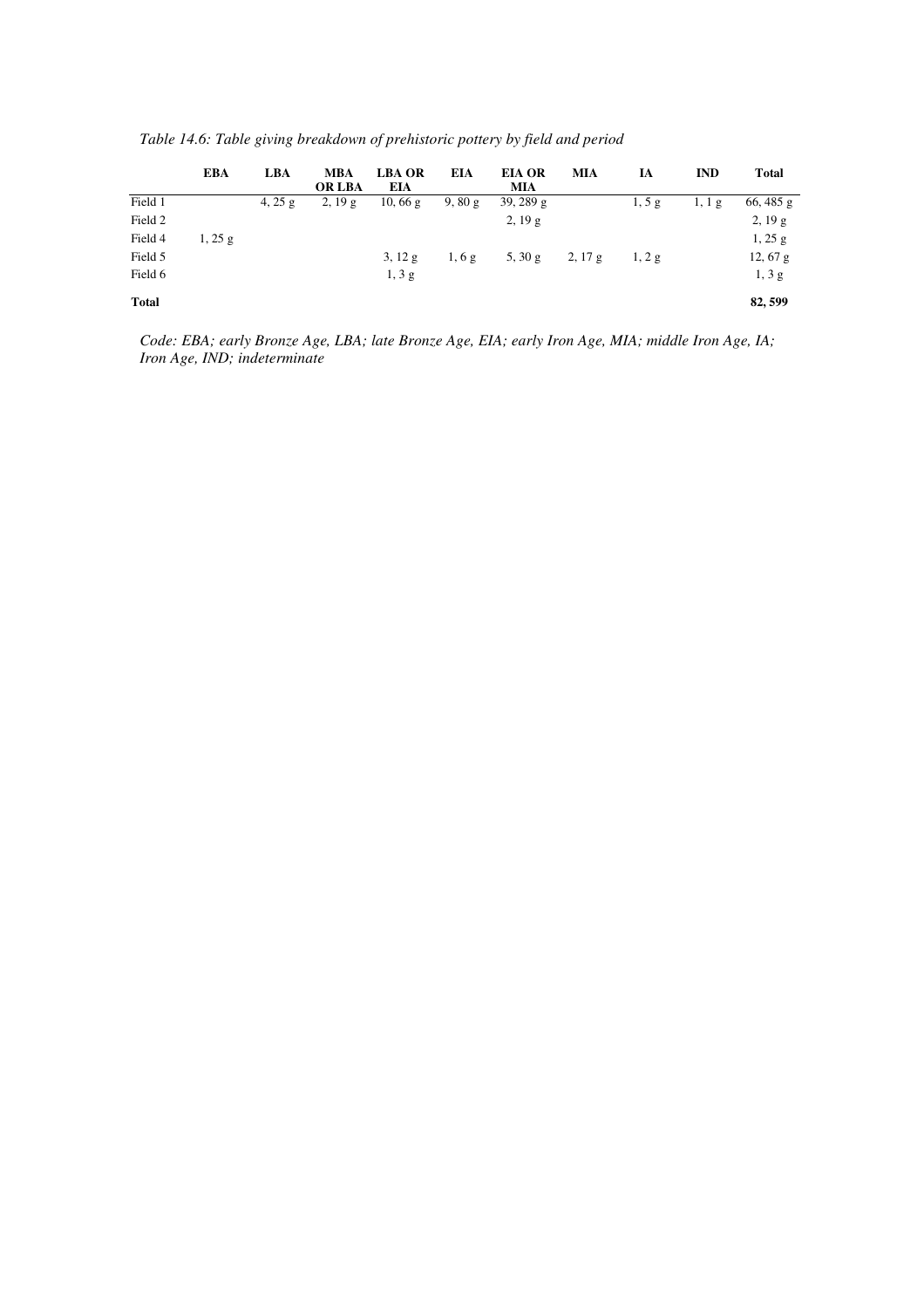| Fabric<br>Group | Fabric<br><b>Number</b> | <b>Description</b>                                                               |              | Count Weight (g) |
|-----------------|-------------------------|----------------------------------------------------------------------------------|--------------|------------------|
| $\mathbf{A}$    | $\mathbf{1}$            | 20 % fine sand                                                                   | 35           | 258              |
| AF              | 1                       | 20 % fine sand and flint up to 1 mm, 10 %.                                       | 9            | 63               |
| Apfe            | 1                       | 20 % fine sand and 3 % Pfe sized up to 1 mm.                                     | 4            | 26               |
| AC              | 1                       | 20 % fine sand and 20 % finely crushed calcareous inclusions.                    | 4            | 32               |
| $\mathbf{F}$    | 1                       | 30 % common well sorted and calcined flint up to 1 mm.                           | 4            | 14               |
| AD              | 1                       | 20 % fine sand and 10 % linear voids (possibly burned out plant remains).        | 3            | 16               |
| BA              | 1                       | Fine micaceous sand up to 5 % and 30 % fragments of greensand up to 1 $\text{m}$ | -1           | 6                |
| AGF             | 1                       | 20 % fine sand, 2 % fine flint and 15 % grog up to 1 mm.                         | $\mathbf{1}$ | 25               |
| AS              | $\mathbf{1}$            | Fine grained sand, 20 % and rare fine shell                                      | -1           | 8                |
| ASPfe           | 1                       | Coarse-grained sand, 20 %, rare fine shell and 1 % Pfe.                          | -1           | 8                |
| AB              | $\overline{c}$          | Fine common sand up to 20 $\%$ and 10 $\%$ fragments of greensand up to 2 m      | 6            | 39               |
| AF              | 2                       | 20 % fine sand and poorly sorted flint from 1-4mm, 10 %.                         | 1            | 7                |
| FAPfe           | 1                       | 10 % flint up to 2 mm, well sorted, 5 % fine micaceous sand and 1 % Pfe.         | $\mathbf{1}$ | 7                |
| F               | 2                       | 10-20 % poorly sorted flint from 1-2 mm.                                         | 5            | 34               |
| <b>BA</b>       | 2                       | Fine common sand up to 20 $\%$ and 25 $\%$ fragments of greensand up to 2 m      | -1           | 16               |
| <b>BA</b>       | 3                       | Fine common sand up to 20 % and 25 % fragments of greensand up to 5 m            | -1           | 17               |
| Pfe             | 1                       | 20 % Pfe sized between 3-4 mm.                                                   | 1            | 10               |
| S               | 5                       | 25 % coarse shell up to 5-6 mm.                                                  | 1            | 7                |
| <b>IND</b>      | $\boldsymbol{0}$        |                                                                                  | 1            | 1                |
|                 |                         |                                                                                  | 82           | 599              |

|  | Table 14.7: Breakdown of prehistoric pottery sherds from fieldwalking by fabric |  |  |  |
|--|---------------------------------------------------------------------------------|--|--|--|
|  |                                                                                 |  |  |  |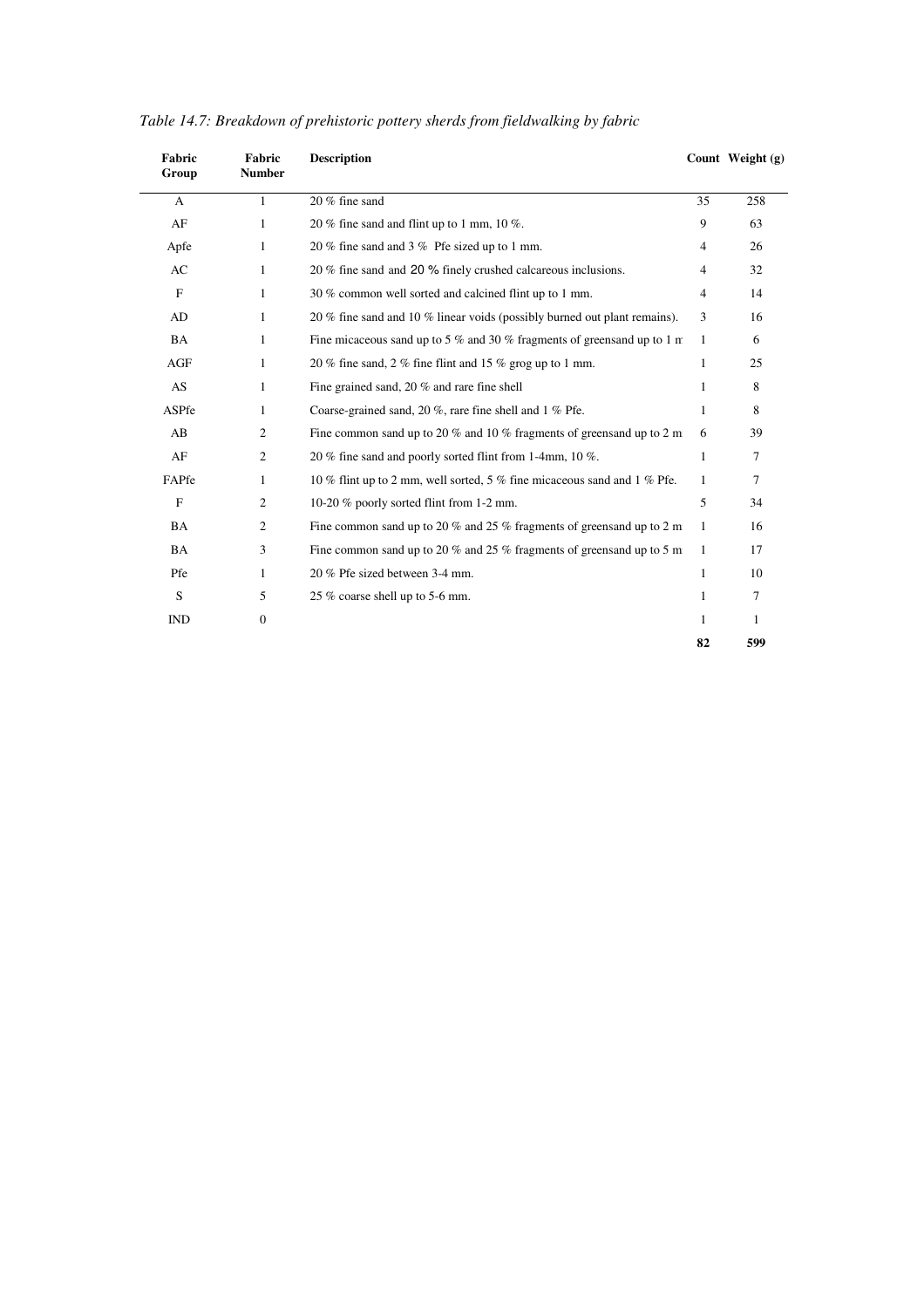|                                 |                                |                         |              | <b>Field</b>   |                    |                    |              |      |
|---------------------------------|--------------------------------|-------------------------|--------------|----------------|--------------------|--------------------|--------------|------|
| Ware                            | 1<br>$0-999,$<br>2000-<br>2200 | $\overline{2}$<br>1000- | 3<br>3000-   | 4<br>4000-     | 5<br>5000-<br>5199 | 6<br>5200-<br>5312 | <b>Total</b> | $\%$ |
| ${\bf S}$                       | 5                              | 1                       |              | 1              | $\overline{2}$     |                    | 9            | 1.1  |
| $\mathbf F$                     | 36                             |                         | 11           | 11             | 5                  |                    | 63           | 9.7  |
| $\mathbf M$                     | $\mathfrak{2}$                 | $\mathbf{1}$            | 3            | 3              |                    | $\mathbf{1}$       | 10           | 1.2  |
| W                               | 3                              | $\mathbf{1}$            | 1            | $\overline{c}$ | $\overline{2}$     |                    | 9            | 1.1  |
| Q                               | 3                              |                         |              |                |                    |                    | 3            | 0.4  |
| ${\bf E}$                       | 24                             |                         |              |                | 42                 |                    | 66           | 7.8  |
| $\Omega$                        | 34                             | $\overline{4}$          | 18           | $\overline{4}$ | 13                 | $\mathbf{1}$       | 74           | 8.7  |
| $\mathbb{R}$                    | 232                            | 13                      | 32           | 38             | 219                | 8                  | 542          | 63.8 |
| $\, {\bf B}$                    | 12                             |                         |              | 3              | 1                  |                    | 16           | 1.9  |
| $\mathcal{C}$                   | 1                              |                         | $\mathbf{1}$ |                | 1                  |                    | 3            | 0.4  |
| Unass                           | 27                             | 8                       | 5            | 10             | 4                  |                    | 54           | 6.4  |
| <b>Total</b>                    | 379                            | 28                      | 71           | 72             | 289                | 10                 | 849          |      |
| Average no. sherds per<br>stint | 0.4                            | 0.1                     | 0.1          | 0.3            | 1.9                | 0.1                | 0.3          |      |
| Ceramic building<br>material    | 105                            | 1                       | 5            | 6              | $\overline{2}$     |                    | 119          |      |

*Table 14.8: Quantification of Roman pottery and ceramic building material from fieldwalking by field and ware group (sherd count)*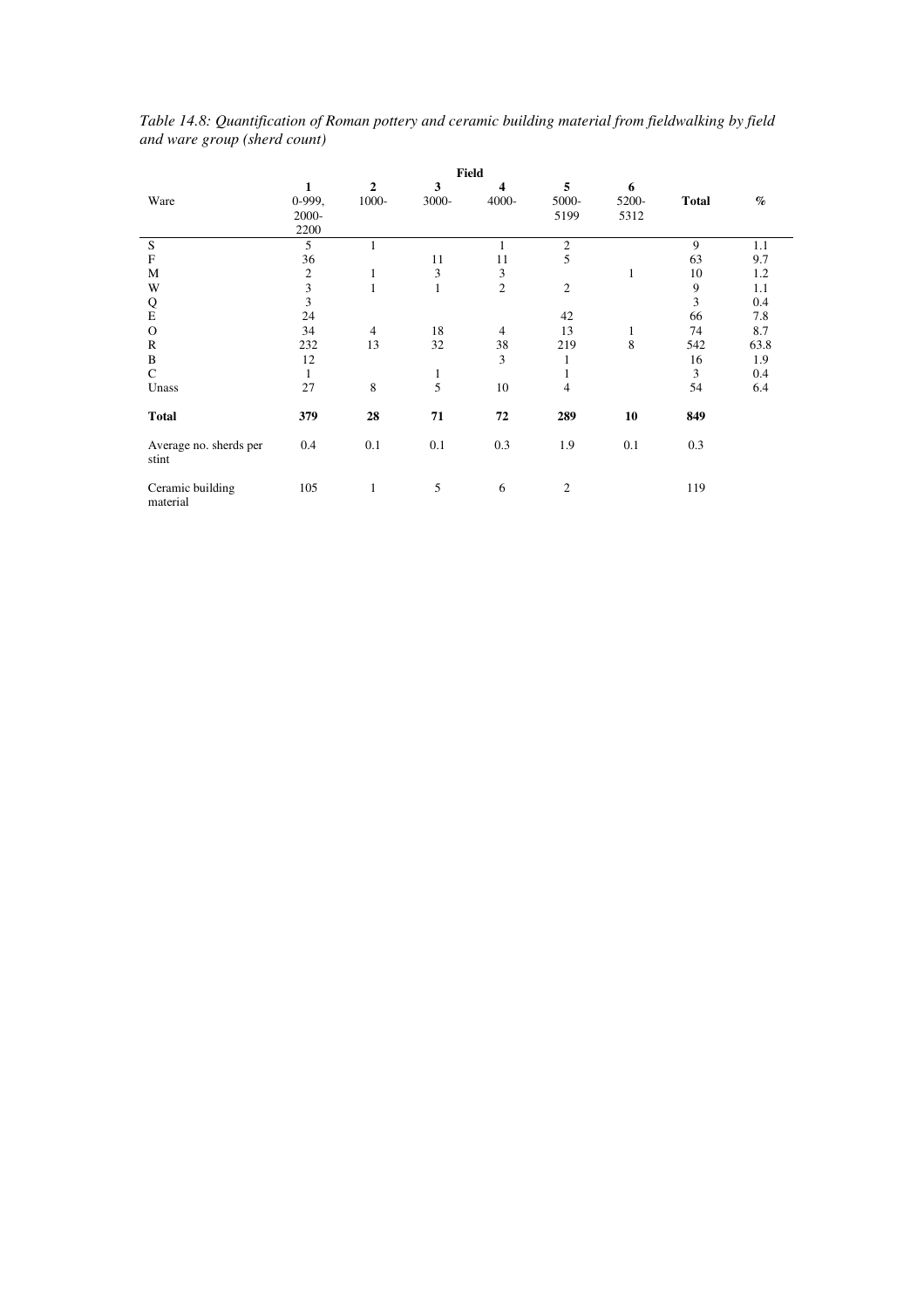|                  |     |                |                | Field                   |    |                |                |
|------------------|-----|----------------|----------------|-------------------------|----|----------------|----------------|
| Fabric           | 1   | $\overline{2}$ | 3              | $\overline{\mathbf{4}}$ | 5  | 6              | <b>Total</b>   |
| F1               |     |                |                | 5                       |    |                | $\overline{7}$ |
| F2               |     |                |                |                         |    |                |                |
| F <sub>200</sub> | 5   |                | 3              | 5                       | 1  |                | 16             |
| F <sub>202</sub> | 15  |                | $\overline{4}$ | 5                       | 10 |                | 35             |
| F300             | 76  |                | $\overline{4}$ | $\overline{4}$          | 9  |                | 94             |
| F352             | 38  | 2              | 22             | $\overline{2}$          | 7  | $\overline{2}$ | 73             |
| F404             | 3   |                |                |                         |    |                | 3              |
| F405             | 3   |                |                | 1                       |    |                | 4              |
| F425             | 66  | 14             | 21             | 26                      | 23 | $\overline{2}$ | 152            |
| F443             | 1   |                |                | $\overline{2}$          |    |                | 3              |
| <b>Total</b>     | 207 | 18             | 54             | 50                      | 52 | 7              | 388            |

*Table 14.9: Summary of Saxon and Medieval pottery fabrics by field*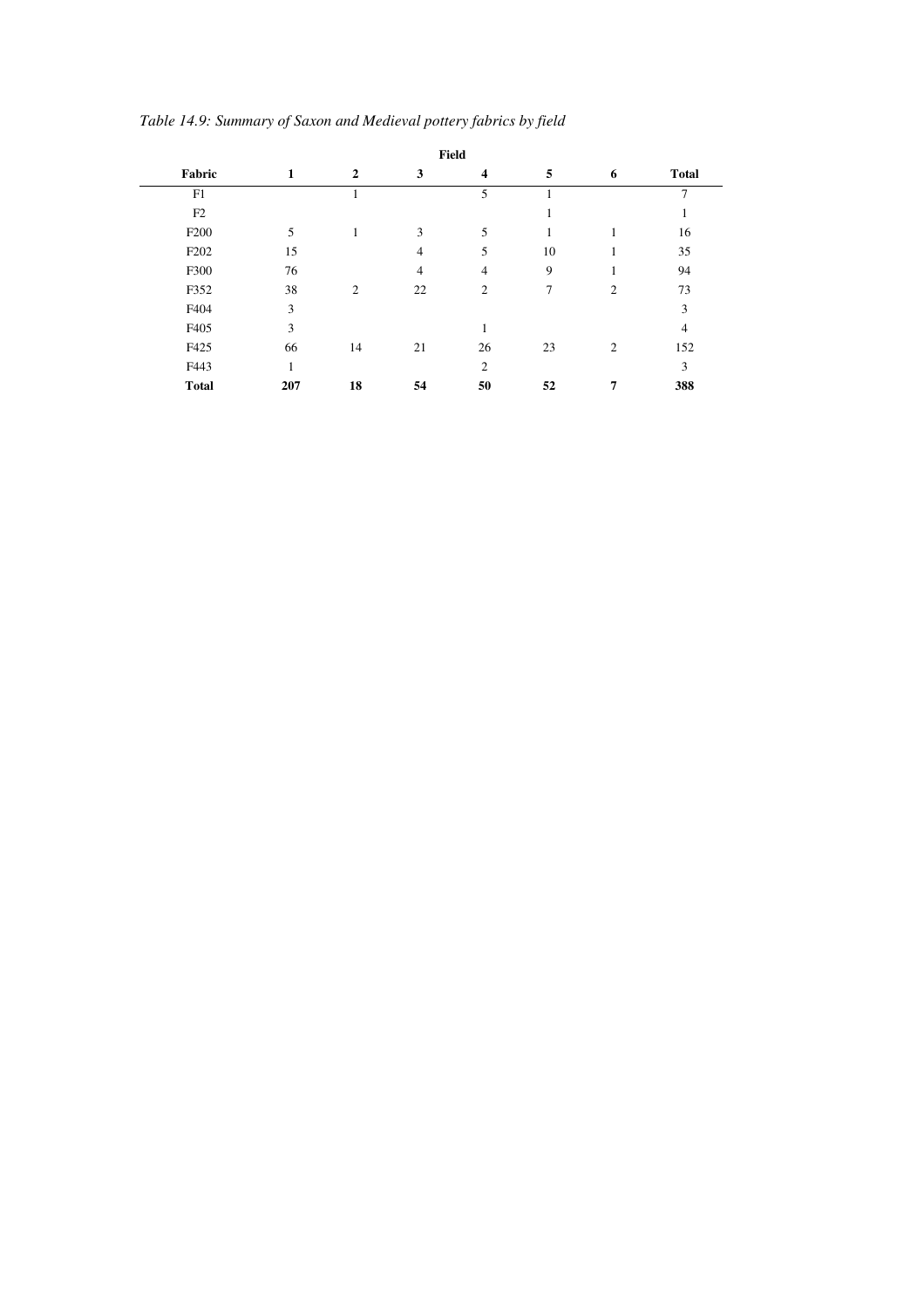## *Table 14.10: The flint assemblage*

| Category:                                        |              | Field 1<br>$< 1000 \&$ | Field 2<br>1000s | Field 3<br>3000s        | Field 4<br>4000s        | Field 5<br>5000- | Field 6<br>>5200 | <b>Total</b>   |
|--------------------------------------------------|--------------|------------------------|------------------|-------------------------|-------------------------|------------------|------------------|----------------|
|                                                  |              | 2000s                  |                  |                         |                         | 5199             |                  |                |
| Flake                                            |              | 71                     | 69               | 85                      | 49                      | 53               | 146              | 478            |
| <b>Blade</b>                                     |              | $\overline{c}$         | $\mathbf{1}$     | 6                       | $\mathfrak{2}$          | $\boldsymbol{2}$ | 10               | 23             |
| <b>Bladelet</b>                                  |              |                        | $\mathbf{1}$     |                         |                         | $\mathbf{1}$     | $\mathfrak{2}$   | $\overline{4}$ |
| Blade-like                                       |              | $\overline{c}$         | $\mathbf{1}$     | 5                       | $\mathbf{1}$            |                  | $\overline{4}$   | 13             |
| Irregular waste                                  |              | 3                      | $\overline{c}$   | 7                       |                         | $\overline{4}$   | 13               | 29             |
| Chip                                             |              |                        | $\mathbf{1}$     | $\mathfrak{2}$          |                         |                  | 6                | 9              |
| Micro burin                                      |              |                        |                  | $\mathbf{1}$            |                         |                  | $\mathbf{1}$     | $\overline{c}$ |
| Rejuvenation flake core face/edge                |              |                        | $\mathbf{1}$     |                         |                         |                  |                  | $\mathbf{1}$   |
| Rejuvenation flake tablet                        |              |                        | $\mathbf{1}$     |                         | $\mathbf{1}$            |                  |                  | $\mathbf{2}$   |
| Janus flake (= thinning)                         |              |                        |                  |                         |                         |                  | $\mathbf{1}$     | $\mathbf{1}$   |
| Tested nodule/bashed lump                        |              | $\overline{c}$         |                  | 1                       |                         | $\mathbf{1}$     | $\mathfrak{2}$   | 6              |
| Single platform flake core                       |              |                        | $\sqrt{2}$       |                         |                         |                  | $\mathfrak{2}$   | $\overline{4}$ |
| Multi-platform flake core                        |              | 3                      | $\mathbf{1}$     | $\overline{4}$          | $\mathbf{1}$            |                  | $\mathfrak{2}$   | 11             |
| Levallois/ other discoidal flake core            |              |                        |                  |                         |                         |                  | $\mathbf{1}$     | $\mathbf{1}$   |
| Unclassifiable/fragmentary core                  |              |                        |                  | $\mathbf{1}$            |                         |                  | $\mathbf{1}$     | $\overline{c}$ |
| Barbed and tanged arrowhead                      |              |                        |                  |                         |                         | $\mathbf{1}$     |                  | $\mathbf{1}$   |
| End scraper                                      |              | $\mathbf{1}$           | $\overline{c}$   | $\mathbf{1}$            |                         | $\mathbf{1}$     | 6                | 11             |
| Side scraper                                     |              |                        |                  | $\overline{\mathbf{c}}$ |                         | $\overline{c}$   |                  | 4              |
| End and side scraper                             |              | 1                      | $\mathbf{1}$     | $\overline{c}$          | 1                       | $\mathbf{1}$     | $\mathbf{1}$     | $\tau$         |
| Other scraper                                    |              | $\overline{c}$         |                  |                         |                         |                  |                  | 2              |
| Notch                                            |              |                        |                  |                         |                         |                  | $\mathbf{1}$     | 1              |
| Backed knife                                     |              |                        | $\overline{2}$   |                         |                         |                  |                  | $\overline{c}$ |
| Plano-convex knife                               |              |                        |                  | $\mathbf{1}$            |                         |                  |                  | 1              |
| Retouched flake                                  |              |                        |                  | 3                       | 1                       |                  | $\mathbf{1}$     | 5              |
| Fabricator                                       |              |                        |                  | $\mathbf{1}$            |                         |                  |                  | 1              |
| Misc. retouch                                    |              |                        |                  | $\overline{c}$          |                         |                  |                  | $\overline{c}$ |
| Hammerstone                                      |              |                        |                  | $\mathbf{1}$            |                         |                  |                  | 1              |
| Strike-a-light (post medieval)                   |              |                        |                  | 1                       |                         |                  |                  | 1              |
| Gunflint                                         |              | $\mathbf{1}$           | $\mathbf{1}$     |                         |                         |                  | $\mathfrak{2}$   | 4              |
|                                                  | <b>Total</b> | 91                     | 86               | 126                     | 56                      | 66               | 202              | 629            |
| No. burnt (exc. chips) (%)                       |              | $\overline{4}$         | 3                | 7                       | $\overline{\mathbf{4}}$ | $\overline{4}$   | 11(5.6)          | 33             |
|                                                  |              | (4.3)                  | (3.5)            | (5.6)                   | (7.1)                   | (6.1)            |                  | (5.3)          |
| No. broken (exc. chips) $(\%)$                   |              | 10<br>(10.9)           | 17<br>(20)       | 34<br>(27.4)            | 18(32.1)                | 13<br>(19.7)     | 54 (27.6)        | 146<br>(23.6)  |
| No. retouched (exc. chips) $(\%)$                |              | 4(4.3)                 | 5(5.9)           | 12(9.7)                 | 2(3.6)                  | 5(7.6)           | 9(4.6)           | 35(5.7)        |
| % of blades/bladelets/blade-like flakes in flake |              | 5.3                    | 4.3              | 12.9                    | 5.7                     | 5.4              | 11.0             | 7.7            |
| assemblage                                       |              |                        |                  |                         |                         |                  |                  |                |

*Table 14.11: Distribution and density of flintwork by field* 

|                                                | Field 1 | Field 2 | Field 3 | Field 4 | Field 5 | - Field 6 | Total |
|------------------------------------------------|---------|---------|---------|---------|---------|-----------|-------|
| Total number of flints                         | 93      | 86      | 126     | 56      | 66      | 202       | 629   |
| Number of collection units                     | 1060    | 415     | 525     | 273     | 155     | 112.      | 2540  |
| Average No. of flints per 20 m collection unit | 0.09    | 0.21    | 0.24    | 0.21    | 0.43    | 1.80      | 0.25  |
| Estimated flints per hectare                   | 22      | 52      | 60      | 51      | 106     | 451       | 62    |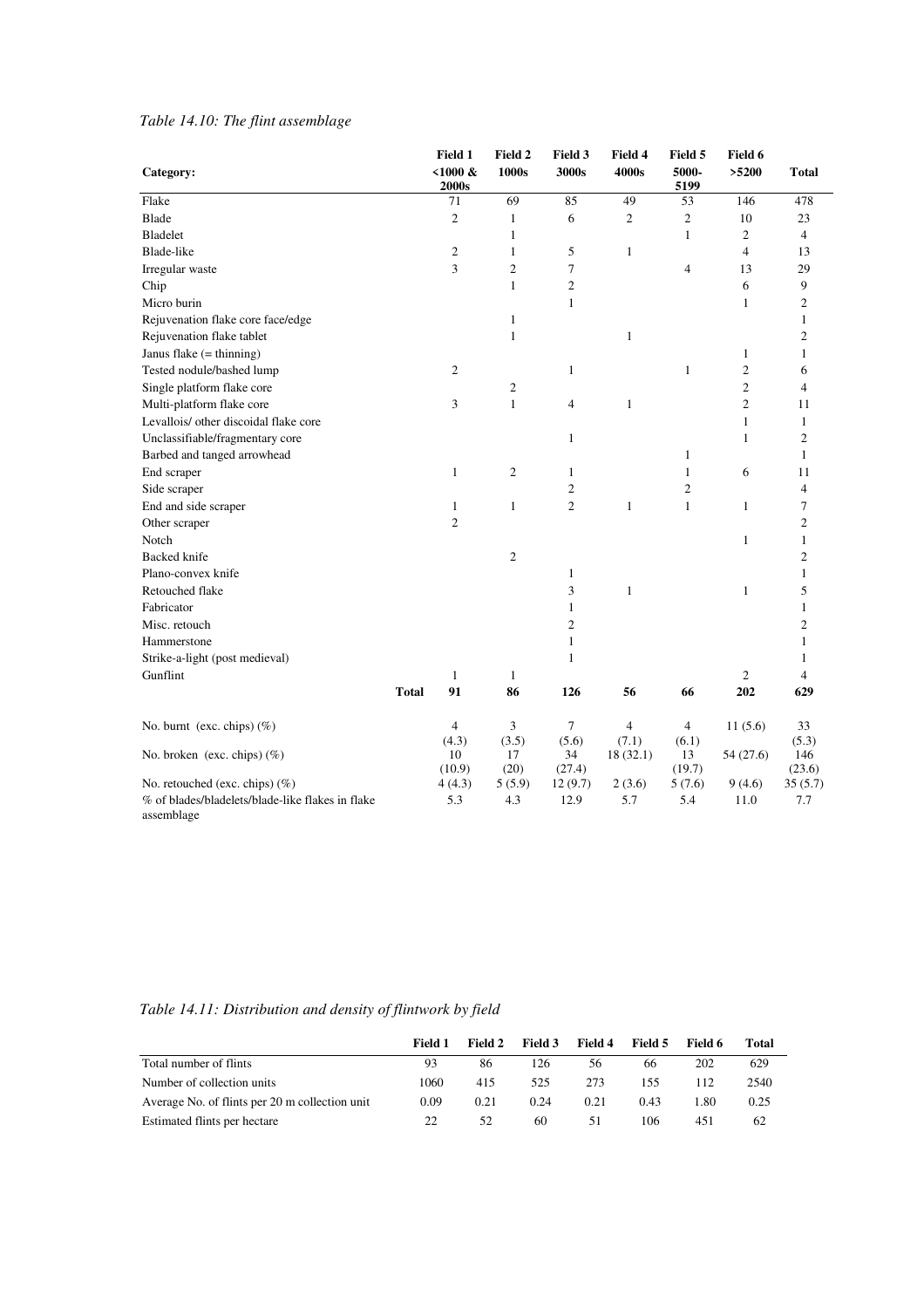*Table 14. 12: Summary of stone objects from fieldwalking* 

|                          | pebbl <sub>v</sub><br>Facet | ಷ<br>Τ | Polish | $_{\rm{hets}}$ | total |
|--------------------------|-----------------------------|--------|--------|----------------|-------|
| Devonshire Batts         |                             |        |        |                |       |
| Greensand                |                             |        |        |                |       |
| Niedermendig lava        |                             |        |        |                |       |
| Quartzite                |                             |        |        |                | 3     |
| Upper Old Red Sandstone, |                             |        |        |                |       |
| Quartz conglomerate      |                             |        |        |                |       |
| <b>Total</b>             |                             |        |        |                |       |

*Table 14.13: Summary of burnt stone from fieldwalking* 

| <b>Type of stone</b> | No of pieces                |
|----------------------|-----------------------------|
| Chert                |                             |
| Flint                | 82                          |
| Greensand            |                             |
| Limestone            | 3                           |
| Quartzite            | 40                          |
| Quartzitic sandstone | 6                           |
| Vein quartz          | $\mathcal{D}_{\mathcal{L}}$ |
| <b>Total</b>         | 139                         |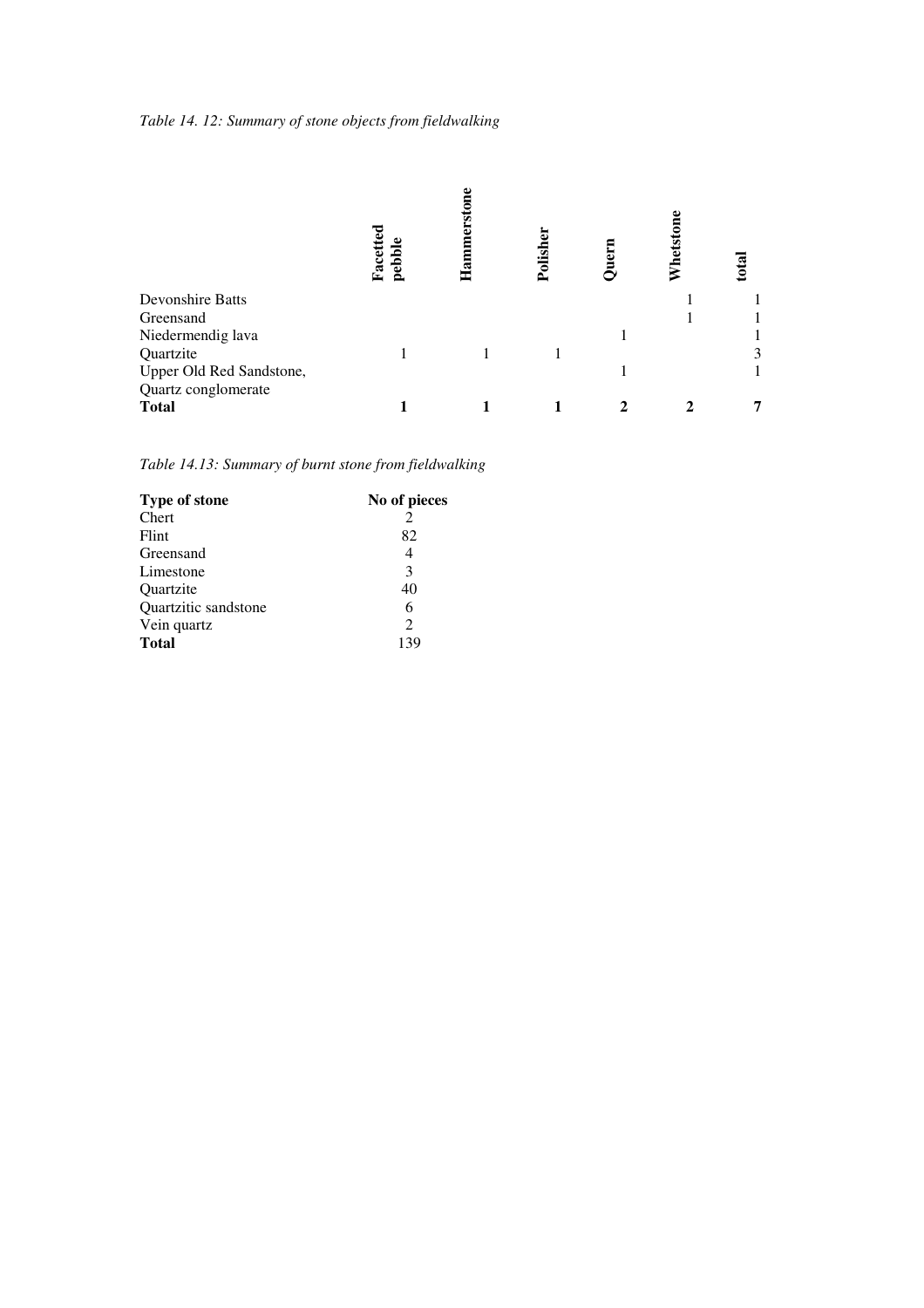*Table 14.14 Roman coins from fieldwalking* 

| SF          | <b>Context</b> | Date    | <b>Denomination</b> | <b>Reverse</b>  | Mint      | <b>Obverse</b> | <b>Comment</b>            |
|-------------|----------------|---------|---------------------|-----------------|-----------|----------------|---------------------------|
| <b>LWNT</b> |                |         |                     |                 |           |                |                           |
| 03.83       |                |         |                     |                 |           |                |                           |
|             | MD 698         | $c260-$ | Antoninianus        | Standing figure |           | Radiate head   | Worn, no legends visible. |
|             |                | 295     | 17x15               |                 |           | right          | Irregular?                |
|             | MD 756         | $330-$  | AE4 13              | Wolf and twins  | mm        | Urbs Roma      | Worn and battered         |
|             |                | 335     |                     |                 | illegible | head left      |                           |
| <b>LWNT</b> |                |         |                     |                 |           |                |                           |
| 04.127      |                |         |                     |                 |           |                |                           |
|             | 15000          | $c260-$ | Antoninianus        | $?$ P]AX [AUG   |           | Radiate head   | Worn                      |
|             |                | 295     | 20x17               | Standing figure |           | right          |                           |
| 15011       | 15000          | $c260-$ | Antoninianus        | Standing figure |           | Radiate head   | Very corroded             |
|             |                | 295     | 17x16               |                 |           | right          |                           |

*Table 14.15: Quantification of glass, clay pipe, slag and oyster shell recovered from fieldwalking* 

| <b>Material</b> | No. of fragments | Weight $(g)$ |
|-----------------|------------------|--------------|
| Glass           | 250              | 2604         |
| Clay pipe       | 209              | 387          |
| Slag            | 61               | 1228         |
| Oyster shell    | 45               | 148          |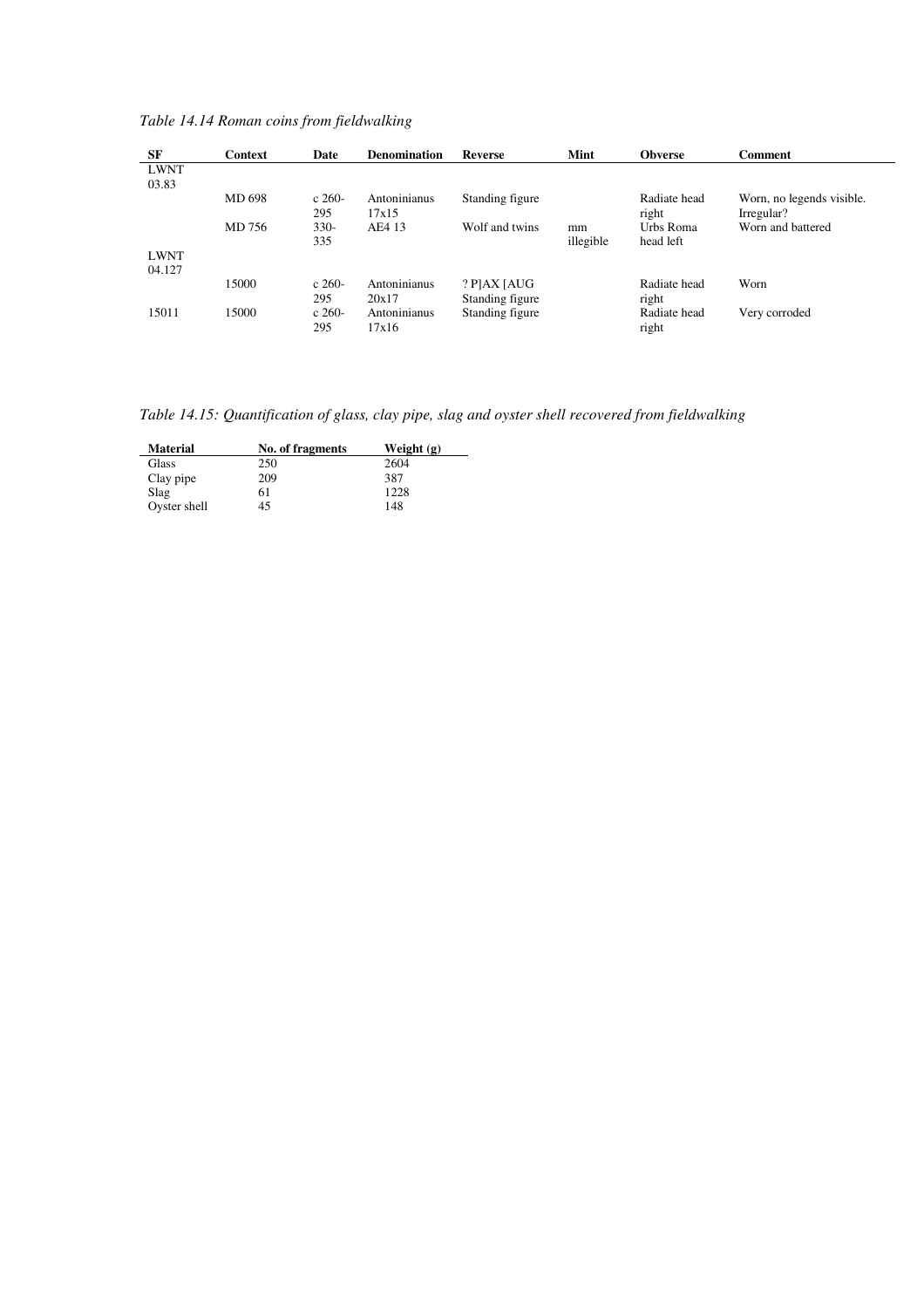| Lab. No.  | Depth        | <b>Material</b>                                                                                                                                                                                                              | Delta 13 | <b>Radiocarbon Age</b><br>(BP) | 95.4% Probability |
|-----------|--------------|------------------------------------------------------------------------------------------------------------------------------------------------------------------------------------------------------------------------------|----------|--------------------------------|-------------------|
| Poz-14310 | 39-41 cm     | 2 x Sambucus nigra                                                                                                                                                                                                           |          | $130\pm30BP$                   | 1670AD - 1950AD   |
| Poz-14311 | 79-81 cm     | 1 x Carex spp., 1 x Urtica dioica, 1<br>x Cyperus indet., 2 x Populus buds                                                                                                                                                   |          | $310\pm30BP$                   | 1480AD - 1650AD   |
| Poz-14312 | 119-121 cm   | 2 x Eleocharis subgenus palustris                                                                                                                                                                                            |          | $2270\pm60BP$                  | 420BC - 160BC     |
| Poz-14313 | $157-161$ cm | 1 x Urtica dioica, 1 x Iris<br>pseudocorus, 2 x Cladium<br>mariscus, 1 x Eleocharis subgenus<br>palustris, 3 x Glyceria spp., 1 x<br>Mentha aquatica, 5 x Apium<br>nodiflorum                                                |          | $2335 \pm 35BP$                | 520BC - 230BC     |
| Poz-14309 | 193-195 cm   | 1 x Apium nodiflorum, 1 x Caltha<br>palustris, 2 x Rumex<br>conglomeratus, 1 x Polygonum<br>aviculare agg. 2 x Glyceria sp. 1 x<br>Silene dioica, 1 x Chenopodium<br>album, 1 x Viola subgenus viola, 1<br>x Carduus/Cirsium |          | $2550 \pm 35BP$                | 810BC - 540BC     |

*Table 14.16 Radiocarbon determinations provided by Poznan laboratory for samples from a peat column taken from the Thames floodplain below Castle Hill*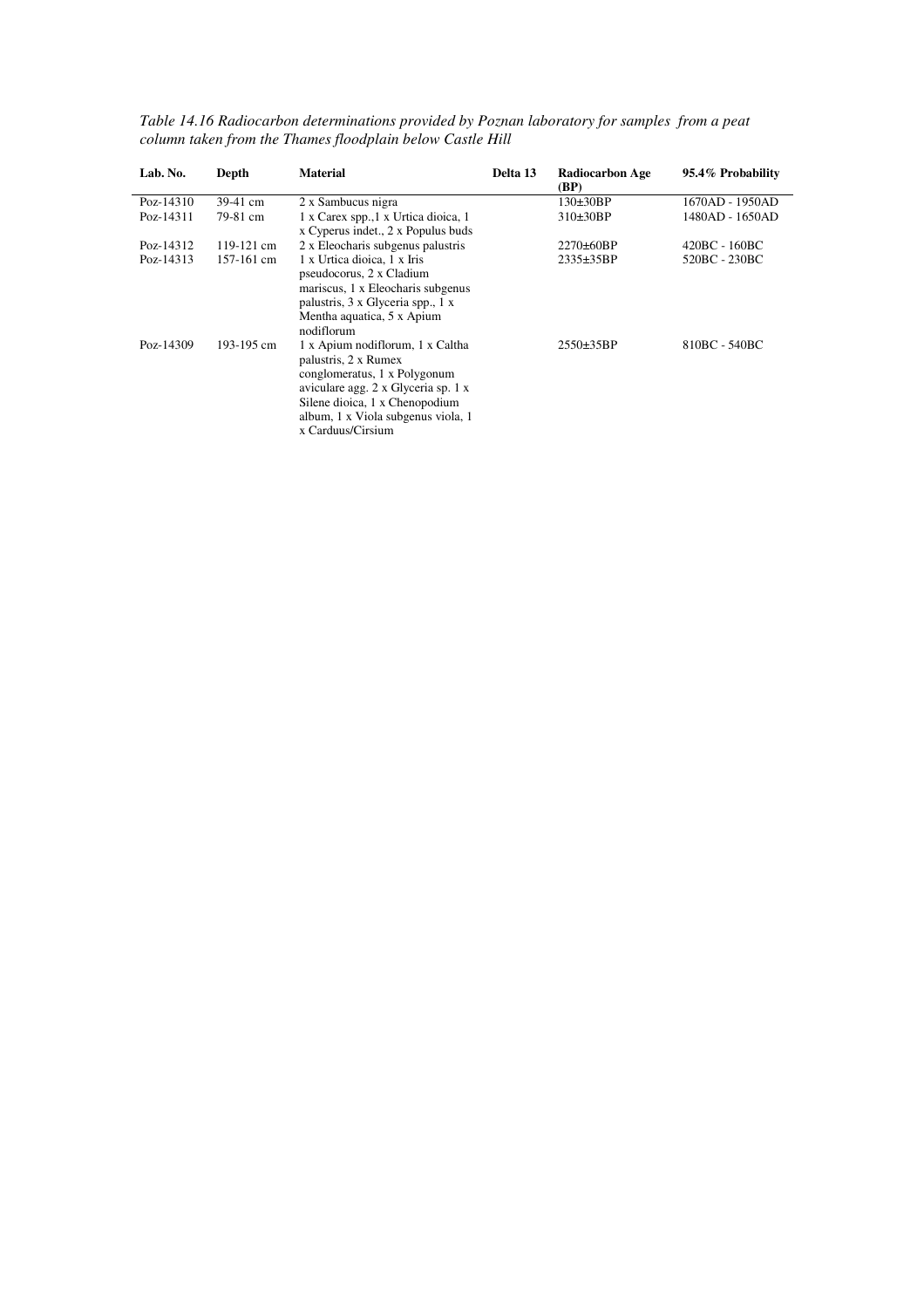| Depth (cm)                                                                 | ഗ            | $\frac{1}{2}$ | $\frac{6}{5}$  | S)             | 28             | ೫            | $\overline{a}$ |                | SO  | 54           | 58 | 20             | 78             | 80             |                | 96 |             | 120 | 150         | 152 | 158            | 160<br>162     | ò              | 66             | $\frac{8}{66}$ | 170            | 172            | 174 | 176            | 178                     | 180            | 182            | 184                   | 186                                        | 188                            | $^{190}$       | 192<br>194     | 196            | 198             | Tota           |
|----------------------------------------------------------------------------|--------------|---------------|----------------|----------------|----------------|--------------|----------------|----------------|-----|--------------|----|----------------|----------------|----------------|----------------|----|-------------|-----|-------------|-----|----------------|----------------|----------------|----------------|----------------|----------------|----------------|-----|----------------|-------------------------|----------------|----------------|-----------------------|--------------------------------------------|--------------------------------|----------------|----------------|----------------|-----------------|----------------|
| Populus sp. Buds                                                           |              |               |                |                |                |              |                |                |     |              |    |                |                | $\overline{c}$ |                |    |             |     |             |     |                |                |                |                |                |                |                |     |                |                         |                |                |                       |                                            |                                |                |                |                |                 | $\overline{2}$ |
| Sambucus nigra                                                             | $\mathbf{1}$ | 3             | $\overline{c}$ | $\overline{1}$ | 3              | 6            | $\overline{2}$ | $\mathbf{1}$   | - 1 |              |    | $\overline{2}$ |                |                |                |    |             |     |             |     |                | $\overline{1}$ |                | $\overline{1}$ |                |                |                |     |                |                         |                | $\overline{1}$ |                       |                                            |                                |                |                |                |                 | 25             |
| Rubus fruiticosa                                                           |              |               |                |                |                |              |                |                |     |              |    |                |                |                |                |    |             |     |             |     |                |                |                |                |                |                |                |     |                | $\overline{1}$          |                |                |                       |                                            |                                |                |                |                | $\overline{1}$  | 3              |
| Silene dioica                                                              |              |               |                |                |                |              |                |                |     |              |    |                |                |                |                |    |             |     |             |     |                |                |                |                |                |                |                |     |                |                         |                |                |                       |                                            |                                |                |                | $\overline{1}$ |                 | $\overline{2}$ |
| Glyceria maxima                                                            |              |               |                |                |                |              |                |                |     |              |    |                |                |                |                |    |             |     |             |     |                |                | $\overline{1}$ |                | 3              | $\overline{c}$ | $\overline{1}$ | 13  | $\overline{c}$ | 3                       | 3              |                | $\overline{1}$        |                                            |                                |                | $\overline{c}$ | $\mathbf{3}$   | $5\phantom{.0}$ | 43             |
| Cyperaceae                                                                 |              |               |                |                |                |              |                |                |     |              |    |                |                | $\overline{1}$ |                |    |             |     |             |     |                |                |                |                |                |                |                |     |                |                         | 8              | 3              |                       |                                            |                                |                |                |                |                 | 13             |
| Carex                                                                      |              |               |                |                |                |              |                |                |     |              |    |                |                |                |                |    |             |     |             |     |                |                | $\overline{1}$ |                |                |                |                |     | $\overline{1}$ | $\overline{2}$          | $\overline{c}$ |                |                       |                                            |                                |                |                |                |                 | 8              |
| Cladium mariscus                                                           |              |               |                |                |                |              |                |                |     |              |    |                |                |                |                |    |             |     | $1 \quad 1$ |     |                |                |                |                |                |                |                |     |                |                         |                |                |                       |                                            |                                |                |                |                |                 |                |
| Eleocharis palustris                                                       |              |               |                |                |                |              |                |                |     |              |    |                |                |                |                |    | $2 \quad 1$ |     |             |     |                |                |                |                |                |                |                |     |                |                         |                |                |                       |                                            |                                |                |                |                |                 |                |
| Caltha palustris                                                           |              |               |                |                |                |              |                |                |     |              |    |                |                |                |                |    |             |     |             |     |                |                |                |                |                |                |                |     |                |                         |                |                |                       |                                            |                                |                |                | $1 \quad 1$    |                 | 2              |
| Apium nodiflorium                                                          |              |               |                |                |                |              |                |                |     |              |    |                |                |                |                |    |             |     |             |     | $1 \quad 1$    | $\overline{c}$ | $3 \quad 3$    |                |                |                | $\overline{c}$ |     |                |                         | $-1$           | $1 \quad 1$    |                       |                                            | $\overline{c}$<br>$\mathbf{1}$ |                | $\overline{4}$ | $1 \quad 2$    |                 | 25             |
| Berula erecta                                                              |              |               |                |                |                |              |                |                |     |              |    |                |                |                |                |    |             |     |             |     |                |                |                |                |                |                |                |     |                |                         |                |                | $\overline{1}$        |                                            |                                |                |                |                |                 | -1             |
| Iris pseudocorus                                                           |              |               |                |                |                |              |                |                |     |              |    |                |                |                |                |    |             |     |             |     | $\overline{1}$ |                |                |                |                |                |                |     |                |                         |                |                |                       |                                            |                                |                |                |                |                 |                |
| Mentha aquatica                                                            |              |               |                |                |                |              |                |                |     |              |    |                |                |                |                |    |             |     |             |     |                |                |                |                |                |                |                |     |                |                         |                |                |                       |                                            |                                | $\overline{1}$ |                |                |                 |                |
| Ranunculus sp.                                                             |              |               |                |                |                |              |                |                |     |              |    |                |                |                |                |    |             |     |             |     |                |                |                |                |                |                |                |     | $\overline{1}$ |                         |                |                |                       |                                            |                                |                |                |                |                 |                |
| Ranunculus repens                                                          |              |               |                |                |                |              |                |                |     |              |    |                |                |                | $\overline{1}$ |    |             |     |             |     |                |                |                |                |                |                |                |     |                |                         |                |                |                       |                                            |                                |                | $\overline{1}$ |                |                 |                |
| Ranunculus bulbosus                                                        |              |               |                |                |                |              |                |                |     |              |    |                |                |                |                |    |             |     |             |     |                |                |                |                | $\overline{1}$ |                |                |     |                |                         |                |                |                       |                                            |                                |                |                |                |                 |                |
| Rumex conglomeratus<br>agg.                                                |              |               |                | $\mathbf{1}$   | $\overline{1}$ |              |                |                |     | $\mathbf{1}$ |    |                | $\overline{1}$ |                |                |    |             |     |             |     |                |                |                | $\overline{1}$ |                |                |                |     | $\overline{2}$ | $\overline{\mathbf{3}}$ |                | 3              | $\overline{2}$        | Δ                                          |                                |                |                | 3              | $\overline{c}$  | 29             |
| Polygonum aviculare                                                        |              |               |                |                |                |              |                |                |     |              |    |                |                |                |                |    |             |     |             |     |                |                |                |                | $\overline{1}$ |                |                |     |                |                         |                |                |                       |                                            |                                |                | $\overline{1}$ |                |                 | $\mathbf{2}$   |
| Labiatae sp.                                                               |              |               |                |                |                |              |                |                |     |              |    |                |                |                |                |    |             |     |             |     |                |                |                | $\overline{1}$ |                |                |                |     |                |                         |                |                |                       |                                            |                                |                |                |                |                 |                |
| Viola sub. Viola                                                           |              |               |                |                |                |              |                |                |     |              |    |                |                |                |                |    |             |     |             |     |                |                |                |                |                |                |                |     |                |                         |                |                |                       | $\mathbf{1}$<br>$\overline{\phantom{0}}$ 1 |                                |                | $\mathbf{1}$   |                |                 |                |
| Moehringia trinervia                                                       |              |               |                |                |                |              |                |                |     |              |    |                |                |                |                |    |             |     |             |     |                |                |                |                |                |                |                |     |                |                         |                |                |                       |                                            |                                |                | $\mathbf{1}$   |                |                 |                |
| Eleocharis palustris                                                       |              |               |                |                |                |              |                |                |     |              |    |                |                |                |                |    | $2 \quad 1$ |     |             |     |                |                |                |                |                |                |                |     |                |                         |                |                |                       |                                            |                                |                |                |                |                 |                |
| Epilobium sp.                                                              |              |               |                |                |                |              |                |                |     |              |    |                |                |                |                |    |             |     |             |     |                |                |                |                |                |                |                |     |                |                         |                |                |                       |                                            |                                |                |                | $\overline{1}$ |                 | 1.             |
| Sonchus asper                                                              |              |               |                |                |                |              |                |                |     |              |    |                |                |                |                |    |             |     |             |     |                |                |                |                |                |                | $\mathbf{1}$   |     |                |                         |                |                |                       |                                            |                                |                |                |                |                 |                |
| Cirsium sp.                                                                |              |               |                |                |                |              |                |                |     |              |    |                |                |                |                |    |             |     |             |     |                |                |                |                |                |                | $\mathbf{1}$   |     |                | $\overline{1}$          |                |                |                       |                                            |                                |                |                |                |                 |                |
| Chenopodium album                                                          |              |               |                |                |                |              |                |                |     |              |    |                |                |                |                |    |             |     |             |     |                |                |                |                |                | $\overline{1}$ |                |     |                |                         |                |                | $1 \qquad 1 \qquad 1$ |                                            |                                |                |                | $\overline{1}$ |                 |                |
| Atriplex                                                                   |              |               |                |                |                | $\mathbf{1}$ |                | $\overline{c}$ |     |              |    |                |                |                |                |    |             |     |             |     |                |                |                |                |                |                |                |     |                |                         | $\overline{1}$ |                |                       |                                            |                                |                |                |                |                 |                |
| Urtica<br>Table 14.17. Plant macrofossils from peat at base of Castle Hill |              |               |                |                |                |              |                |                |     |              |    |                |                | $\overline{1}$ |                |    |             |     |             |     | $\mathbf{1}$   |                |                |                |                |                |                |     |                |                         |                |                |                       |                                            |                                |                |                |                |                 | 2              |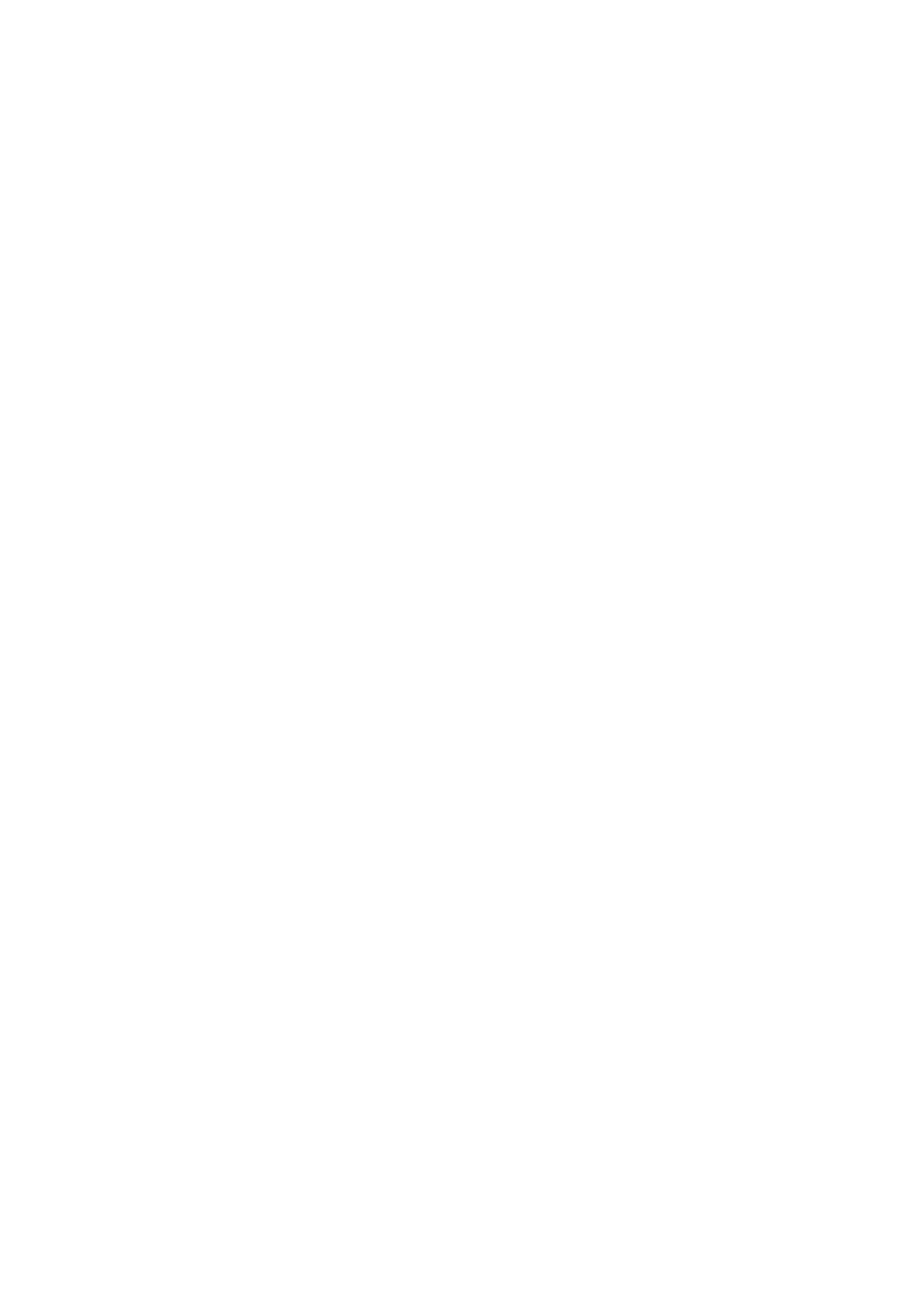|               | Depth (cm)                                     | 1            | 5              | $\sim$         | $\frac{6}{5}$ | $\overline{\mathcal{S}}$  | $\frac{5}{4}$  | $_{\rm 28}$  | 32             | 36            | $\overline{a}$ | $\frac{4}{4}$ | $\frac{8}{4}$  | 50 | 54 | 58 | $\mathcal{L}$ | $\overline{z}$ | 78 | $8^{\circ}$         | 88 | 92 | 96 | 114 | 120            | 140 | $\frac{14}{4}$ | 148 |
|---------------|------------------------------------------------|--------------|----------------|----------------|---------------|---------------------------|----------------|--------------|----------------|---------------|----------------|---------------|----------------|----|----|----|---------------|----------------|----|---------------------|----|----|----|-----|----------------|-----|----------------|-----|
| Woodland      | <b>Discus routndatus</b>                       |              |                |                | 1.            | $\ensuremath{\mathsf{3}}$ |                |              |                |               |                |               |                |    |    |    |               |                |    |                     |    |    |    |     |                |     |                |     |
|               | Oxychilus cellarius                            |              |                |                |               |                           |                |              | $\overline{2}$ |               |                |               |                |    |    |    |               |                |    |                     |    |    |    |     |                |     |                |     |
|               | Aegapenella<br>nitudula<br>Nesovitrea harmonis |              |                |                |               |                           |                |              |                |               |                |               |                |    |    |    |               |                |    |                     |    |    |    |     |                |     |                |     |
| Catholic      | Ashfordia granulata                            |              |                |                |               |                           |                |              |                |               |                |               |                |    |    |    |               |                |    | $\overline{c}$      |    |    |    |     |                |     |                |     |
|               | Carychium sp.                                  |              |                |                | 3             |                           |                |              |                | $\mathcal{P}$ |                |               |                |    |    |    |               |                |    | 3                   |    |    |    |     | $\overline{2}$ |     |                |     |
|               | Coclicopa sp.                                  |              | $1 \quad 1$    |                |               |                           |                |              |                |               |                |               |                |    |    |    |               |                |    | 2                   |    |    |    |     |                |     |                |     |
|               | Vitreae                                        |              |                |                |               | $\mathbf{1}$              |                | $\mathbf{1}$ |                |               |                |               |                |    |    |    |               |                |    |                     |    |    |    |     |                |     |                |     |
|               | Cepea sp.                                      |              |                |                |               |                           |                |              |                |               |                |               |                |    |    |    |               |                |    |                     |    |    |    |     |                |     |                |     |
| Open          | Vallonia sp.                                   |              |                | $\overline{c}$ |               |                           | 2              |              |                |               | 1              |               |                |    |    |    |               |                |    | 3                   |    |    |    |     |                |     |                |     |
|               | Trichia hispida                                |              |                |                |               |                           | $\overline{2}$ | 1            | $\mathbf{1}$   |               |                | 3             | $\overline{2}$ |    |    |    |               | $\mathbf 1$    |    | 8                   |    |    |    |     |                |     |                |     |
| <b>Marsh</b>  | Succinea/Oxyloma                               |              | 1              |                |               |                           |                |              |                |               |                |               |                |    |    |    |               |                |    |                     |    |    |    |     |                |     |                |     |
|               | <b>Zonitoides</b>                              |              |                |                |               |                           |                |              |                |               |                |               |                |    |    |    |               |                |    |                     |    |    |    |     |                |     |                |     |
|               | Vertigo antivertigo                            |              |                |                |               |                           |                |              |                |               |                |               |                |    |    |    |               |                |    |                     |    |    |    |     |                |     |                |     |
|               | Vertigo sp.                                    |              |                |                |               |                           |                |              |                |               |                |               |                |    |    |    |               |                |    |                     |    |    |    |     |                |     |                |     |
| Aquatic       | Pisidium sp.                                   |              | $\overline{1}$ |                |               |                           |                |              |                |               |                |               |                |    |    |    |               |                |    |                     |    |    |    |     |                |     |                |     |
|               | Lymneae truncatula                             |              |                |                |               |                           |                |              |                |               |                |               |                |    |    |    |               |                |    |                     |    |    |    |     |                |     |                |     |
|               | Succinea pfefferi                              |              |                |                |               |                           |                |              |                |               |                |               |                |    |    |    |               |                |    |                     |    |    |    |     |                |     |                |     |
|               | Valvata piscinalis                             |              |                |                |               |                           |                |              |                |               |                |               |                |    |    |    |               |                |    |                     |    |    |    |     |                |     |                |     |
| <b>Others</b> |                                                |              |                |                |               |                           |                |              |                |               |                |               |                |    |    |    |               |                |    |                     |    |    |    |     |                |     |                |     |
|               | Limax/Dericera                                 |              |                |                |               |                           |                |              |                |               |                |               |                |    |    |    |               |                |    |                     |    |    |    |     |                |     |                |     |
| <b>Total</b>  |                                                | $\mathbf{2}$ |                |                |               |                           |                |              |                |               |                |               |                |    |    |    |               |                |    | 2<br>$\overline{2}$ |    |    |    |     |                |     |                |     |

*Table 14.18 Snail macrofossils from peat at base of Castle Hill*